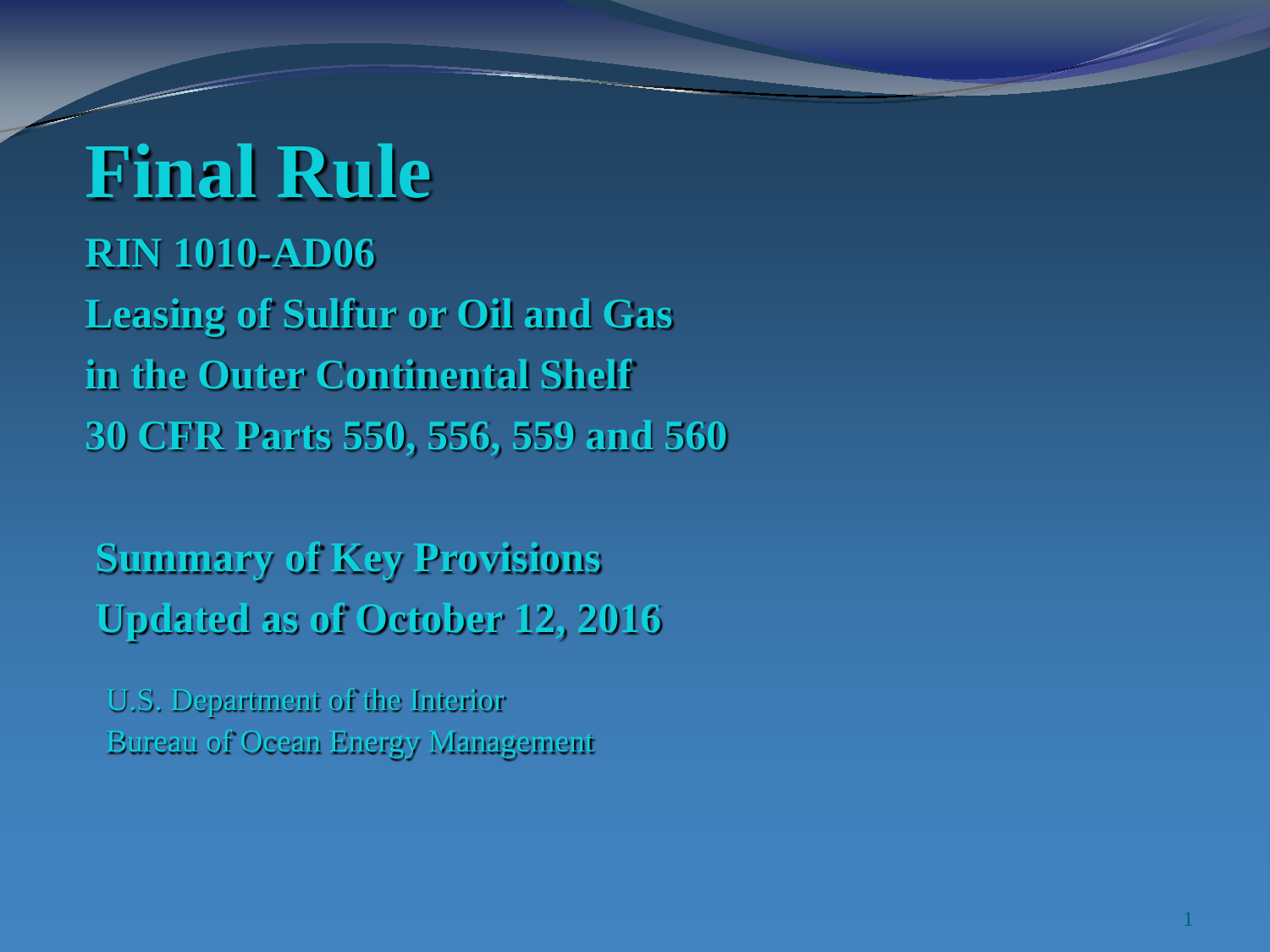## **History**

- Effort to revise the leasing regulations (30 CFR part 256) began as part of the Clinton Administration's initiative to write regulations in "plain English" in the late 1990's (Q&A format)
- Proposed Rule was published on May 27, 2009 at 74 FR 25177.
- The Final Rule was published on March 30, 2016 at 81 FR 18111 and became effective May 31, 2016.
- Note:
	- **A correction to the final rule was published on May 31, 2016 at 81 FR 34274.**
	- **A revision to the final rule was published on October 12, 2016 at 81 FR 70357.**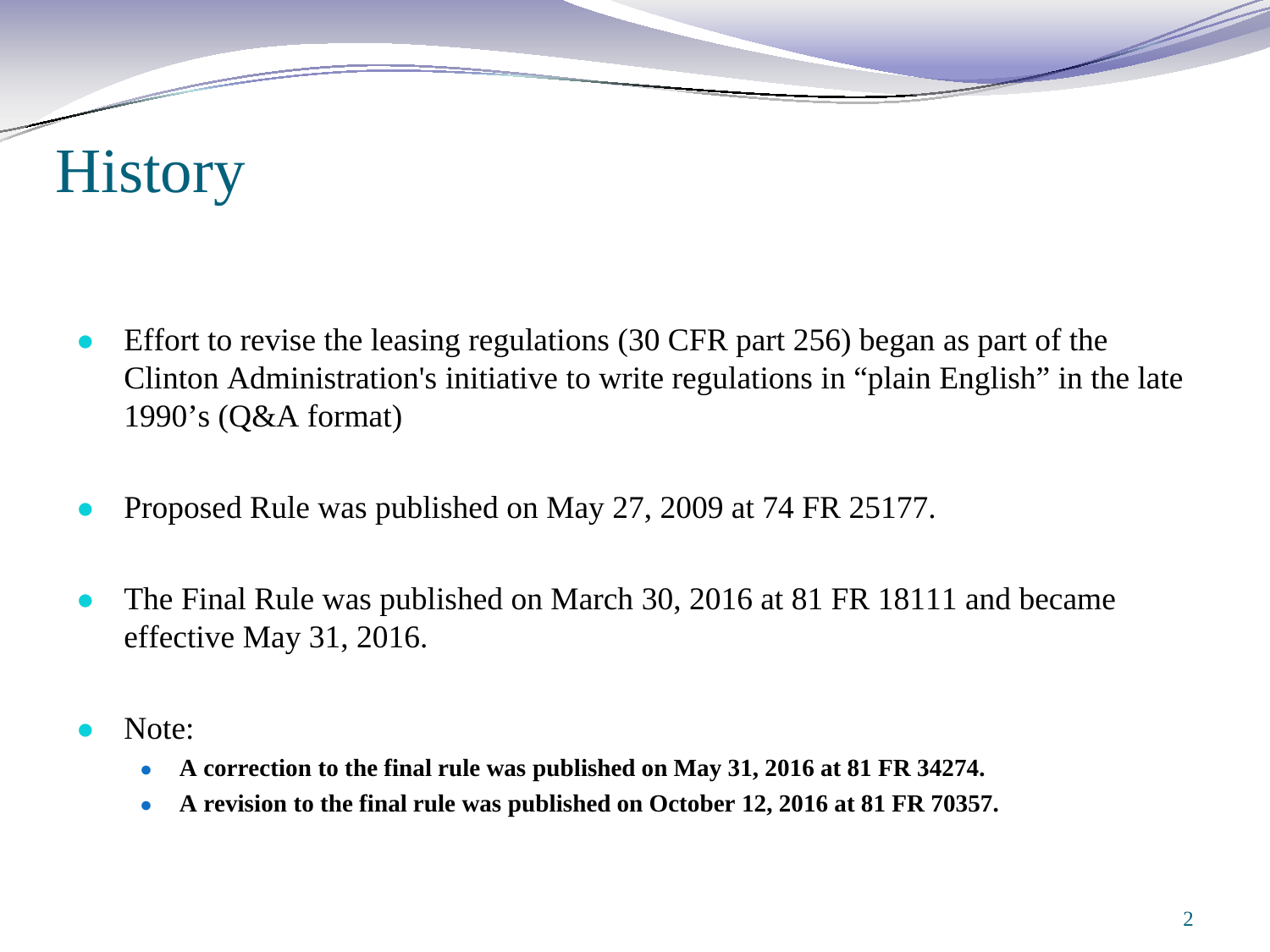#### Overview:

The final rule:

- Reorganizes leasing requirements to more effectively communicate the leasing process, policies and procedures as they evolved over the years, clarify requirements, and add statutory and departmental requirements instituted since the last major rewrite.
- Completely replaces 30 CFR 556 and revises parts 550 and 560, which relate to sulfur or oil and gas leasing requirements.
- Removes prior part 559 and incorporates its provisions into the final rule part 560.
- Does not include substantive changes to part 556, subpart I, Bonding, which will be the subject of a separate rulemaking as the risk management program is developed.
- Codifies many existing bureau policies and practices.
- Corrects some errors that occurred when regulations were reorganized after the MMS was split into three separate agencies.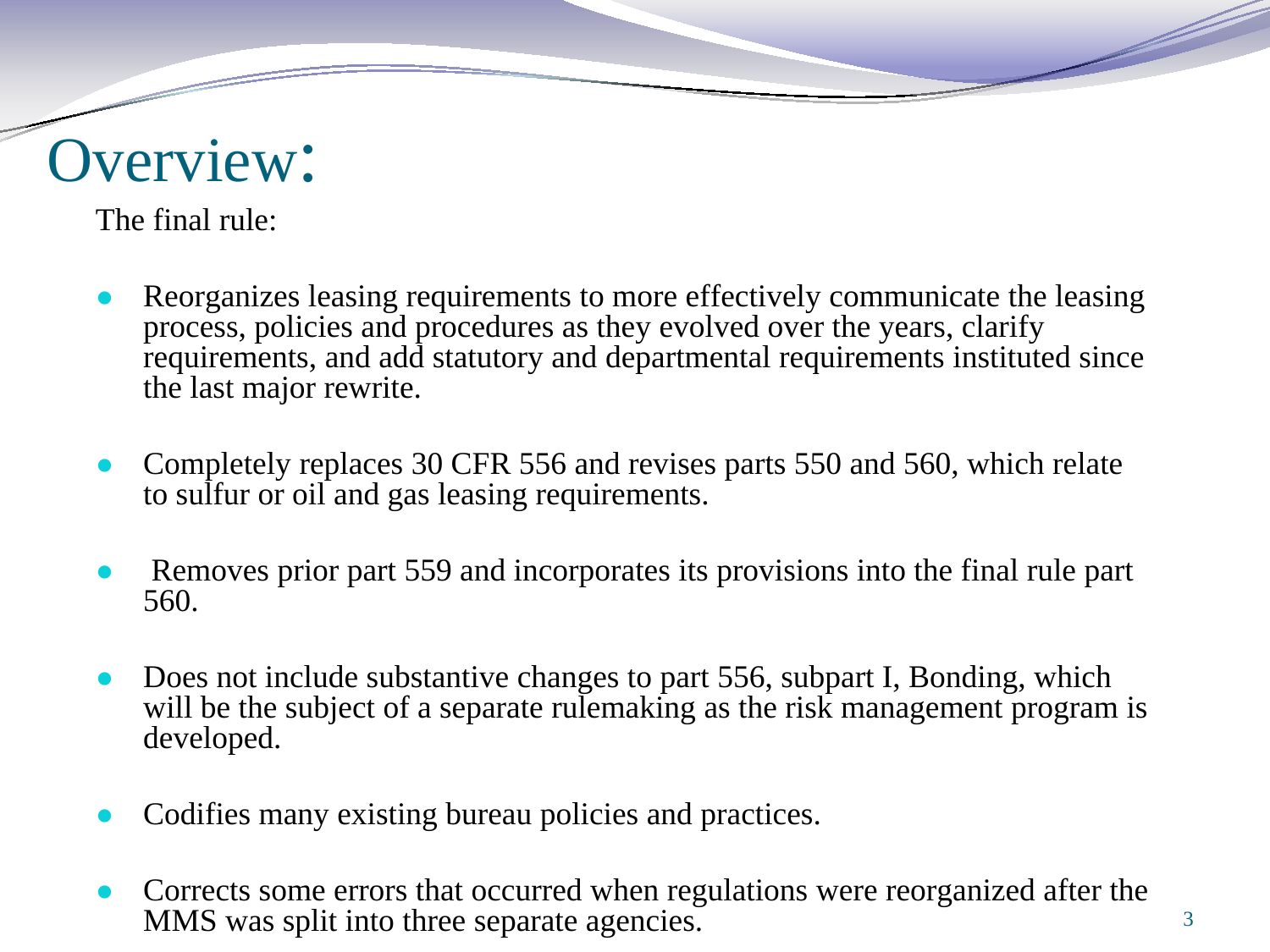## Definitions

Many new and revised definitions are included in final rule § 556.105:

- Defines "You" previously, this term was defined in part  $550$  only.
	- *"You*, depending on the context of the regulations, means a bidder, a prospective bidder, a lessee (record title owner), an operating rights owner, an applicant seeking to become an assignee of record title or operating rights, a designated operator or agent of the lessee, a predecessor lessee, a RUE holder for a State or Federal lease, or a pipeline ROW holder."
	- Note: The text above incorporates the revision to the final rule published on October 12, **2016 at 81 FR 70357.**
- Defines terms related to ownership and assignments of record title interests and operating rights, including:
	- Lessee (record title owner), Operating Rights, Operating Rights Owner and Operating Rights Tract.
- Defines various key leasing units, such as:
	- Planning area, Tract, Bidding unit, Development block, and Aliquot or Aliquot part.
- Defines "Right-of-Use and Easement" versus "Right-of-use" in current § 550.105.
- Defines "Right-of-Way" vs. "right-of-way pipeline" found in § 550.105 and clarifies that a right-of-way authorization is issued by BSEE.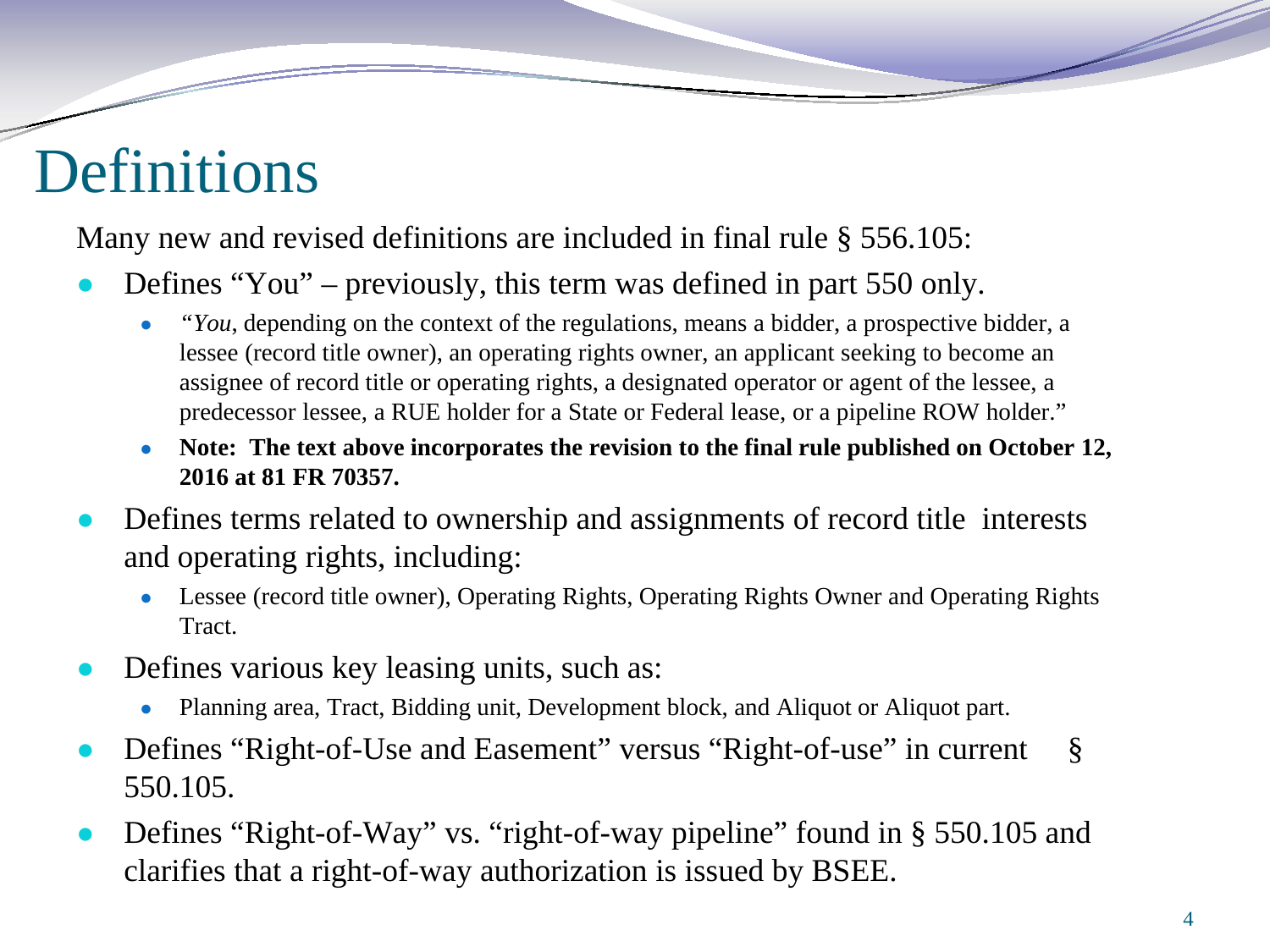#### **Qualification**

- The final rule states for the first time that in order to bid on, own, hold, or operate a lease on the OCS, bidders, record title holders, and operating rights owners must first obtain a qualification number from BOEM. (§ 556.400)
	- RUE holders ( $\S 550.160$ ) and ROW holders ( $\S 250.1009$ ) are also required to obtain a qualification number.
- Updates the list of the types of entities that may qualify; for example, added LLC and Trust. (§ 556.401)
- Explains more clearly what information is needed to qualify and obtain a qualification number and requires that any evidence submitted to qualify be "acceptable to BOEM." (§ 556.401 - § 556.402)
- Specifies that every qualified entity must maintain a list of persons who are authorized to do business with BOEM and update this list as the qualified persons change. (§ 556.402).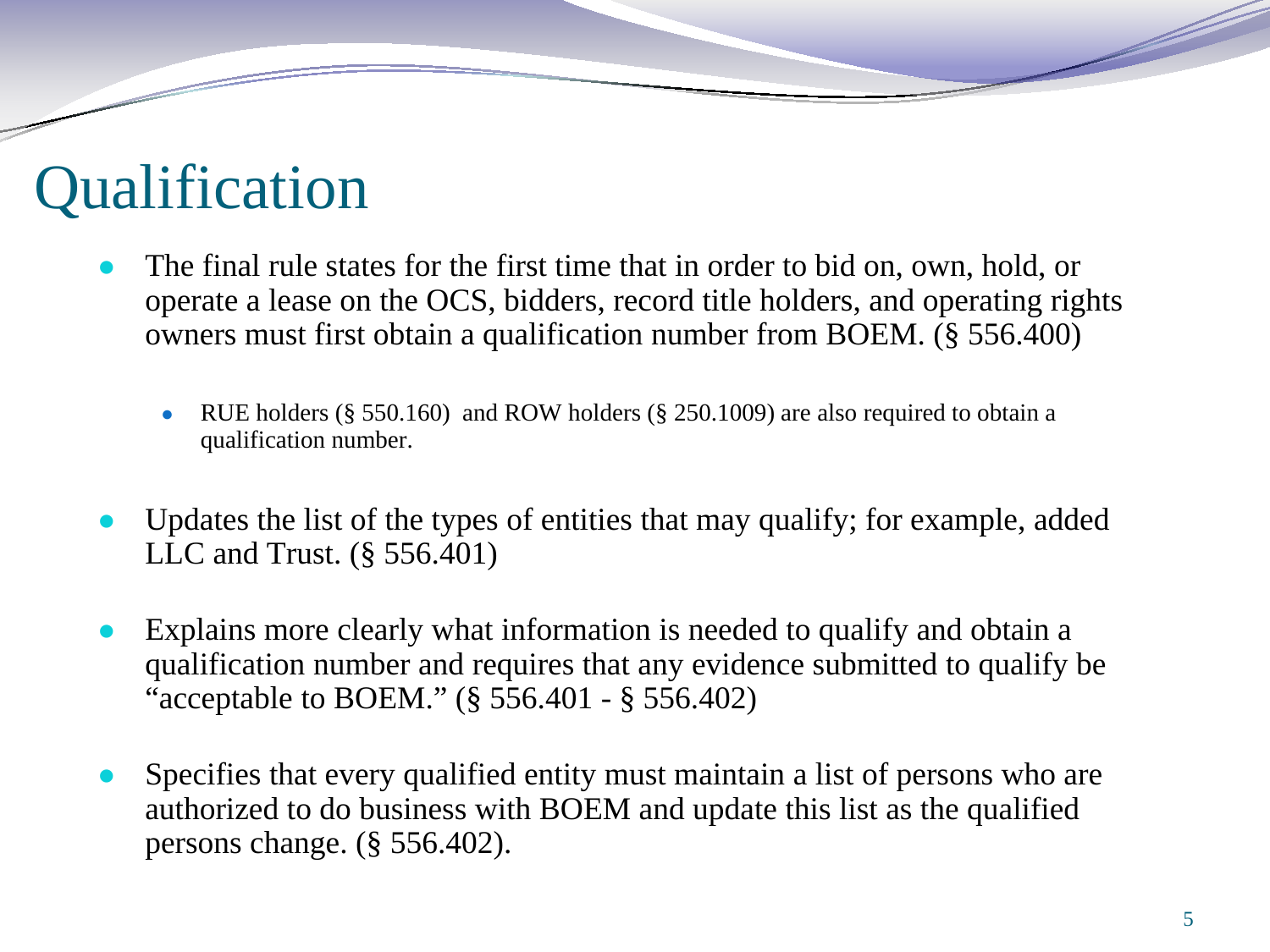# Disqualification

The final rule updates the disqualification provisions:

- § 556.403 a party may become disqualified from acquiring a lease or an interest in a lease on the OCS if:
	- (a) the party or its principals is excluded or disqualified from participating in a transaction covered by Federal non-procurement debarment and suspension (2 CFR parts 180 and 1400), unless the Department explicitly approves an exception
	- (b) the Secretary finds, after notice and hearing, that a party or its principals (including a bidder or prospective bidder) fails to meet due diligence requirements or to exercise due diligence on any OCS lease; or
	- (c) BOEM disqualifies a party from holding a lease on the OCS based on its unacceptable operating performance. BOEM will provide adequate notice and opportunity for a hearing before imposing a disqualification, unless BSEE has already provided such notice and opportunity for a hearing.

#### **Note: The text above incorporates the correction to the final rule published May 31, 2016 at 81 FR 34274.**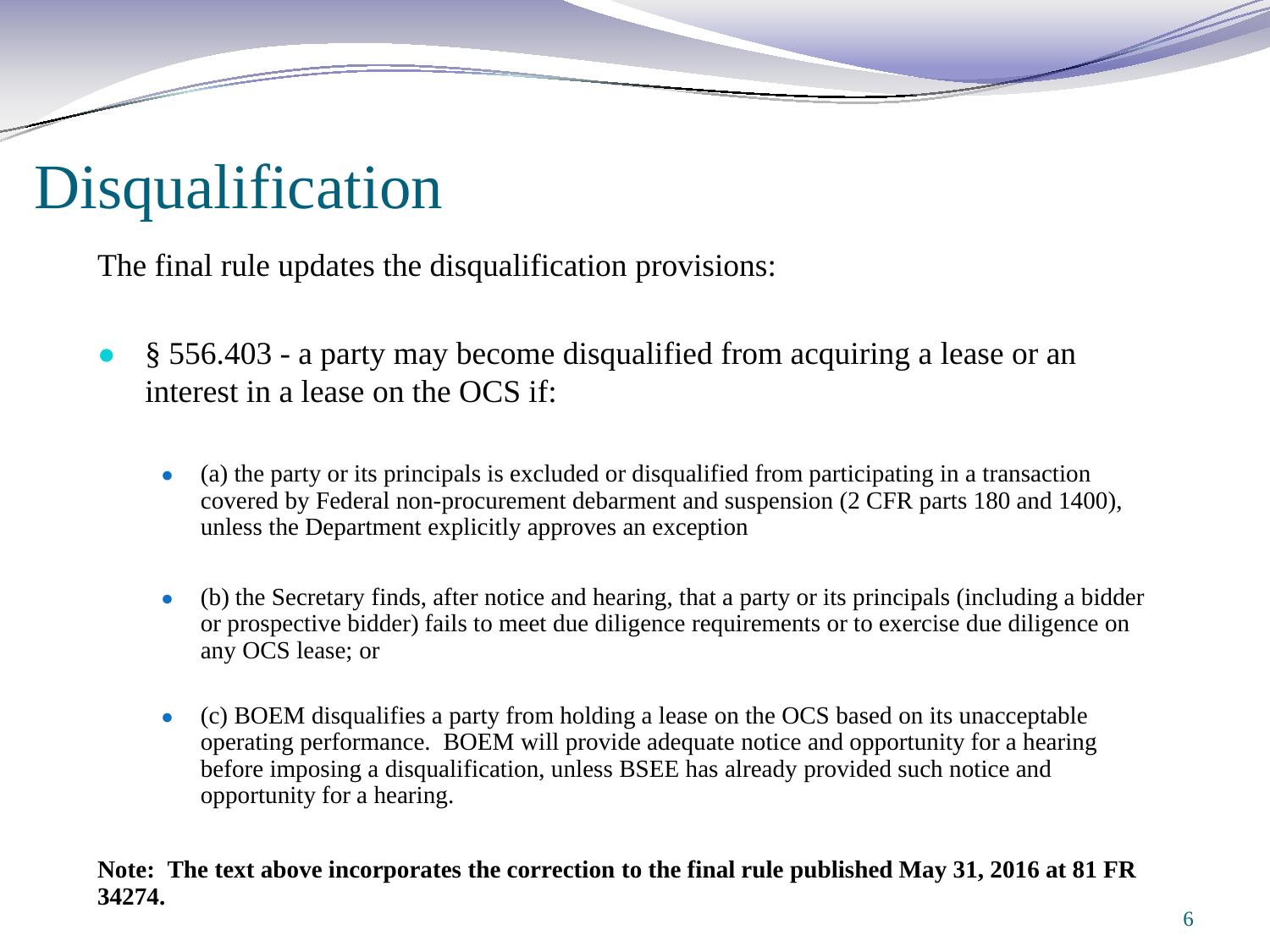#### Non-procurement Debarment Rules

- The final rule introduces the application of the Department's non-procurement debarment regulations at 2 CFR parts 180 and 1400.
- § 556.404 details how to comply with the Department's non-procurement debarment rules:
	- Requires notice to BOEM if party knows that it or its principals are excluded, disqualified, have been convicted or are indicted of a crime
	- Requires a party to take certain steps if the party wishes to enter into a covered transaction with another person at a lower tier
	- Requires notice to BOEM after entering into a covered transaction if a party learns that: 1) it failed to disclose pertinent information earlier, or
		- 2) due to changed circumstances, a party or its principals now meet any of the criteria in 2 CFR 180.1800.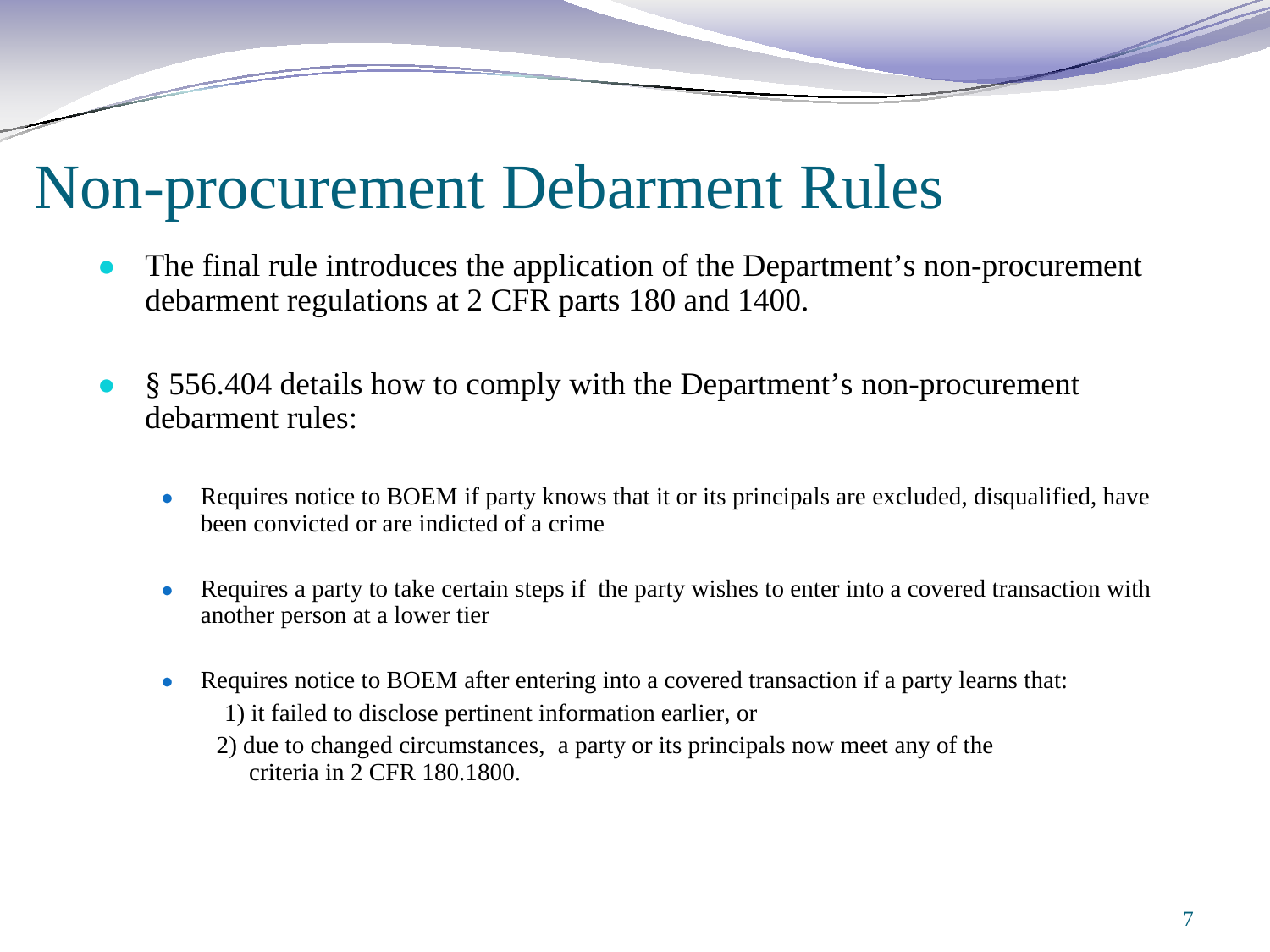## Notice of Mergers/Name Changes/Changes of Business Form

- Qualified entities must notify BOEM of any merger, name change, or change of business form (a/k/a "business conversion"). (§ 556.405)
- Notice must be provided as soon as practicable, but in no case later than one year after the earlier of the effective date or the date of filing the change or action with the Secretary of State or other authorized official in the State of original registry. (§ 556.405)
	- This provision is new; it was included in the proposed rule but is not contained in the previous regulations.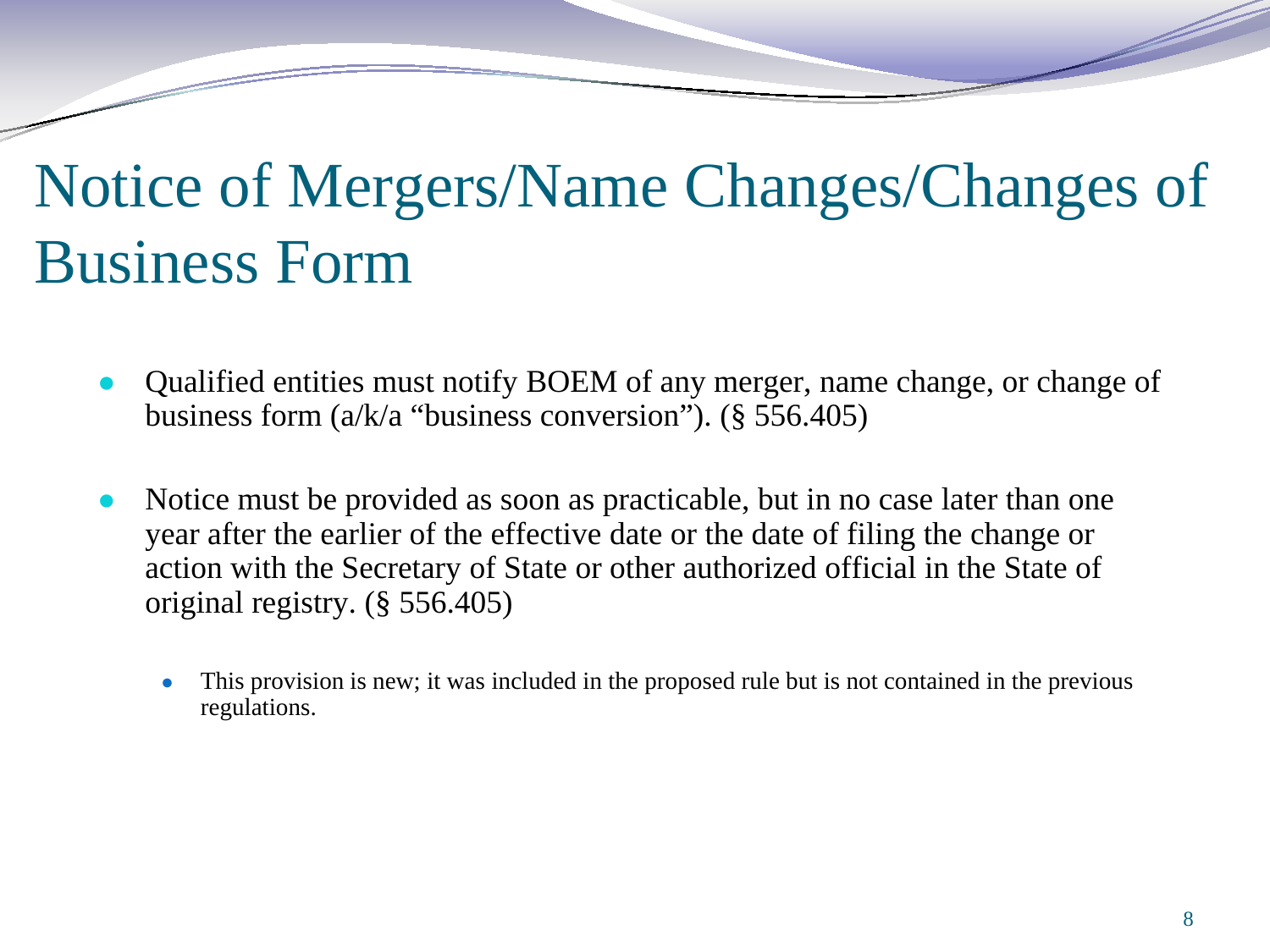#### Lease Sale Notices, Lease Form and Tract Size

- The proposed notice of sale ( $\S$  556.304) and the final notice of sale ( $\S$  556.308) now must reference or provide a link to the OCS lease form to be issued to successful bidders.
	- While the current practice is to provide a reference and a link to the lease form in the PNOS and the FNOS, the previous regulation required only the FNOS to contain a reference.
- The final rule refers to a "final notice of sale."  $(\S 556.308)$
- The final rule retains the tract size limit of 5,760 acres unless BOEM finds that a larger area is necessary for reasonable economic production but adds a new provision that if BOEM finds that an area larger than 5,760 acres is necessary in any particular area, the size of any such tract will be specified in the final notice of sale. (§ 556.308)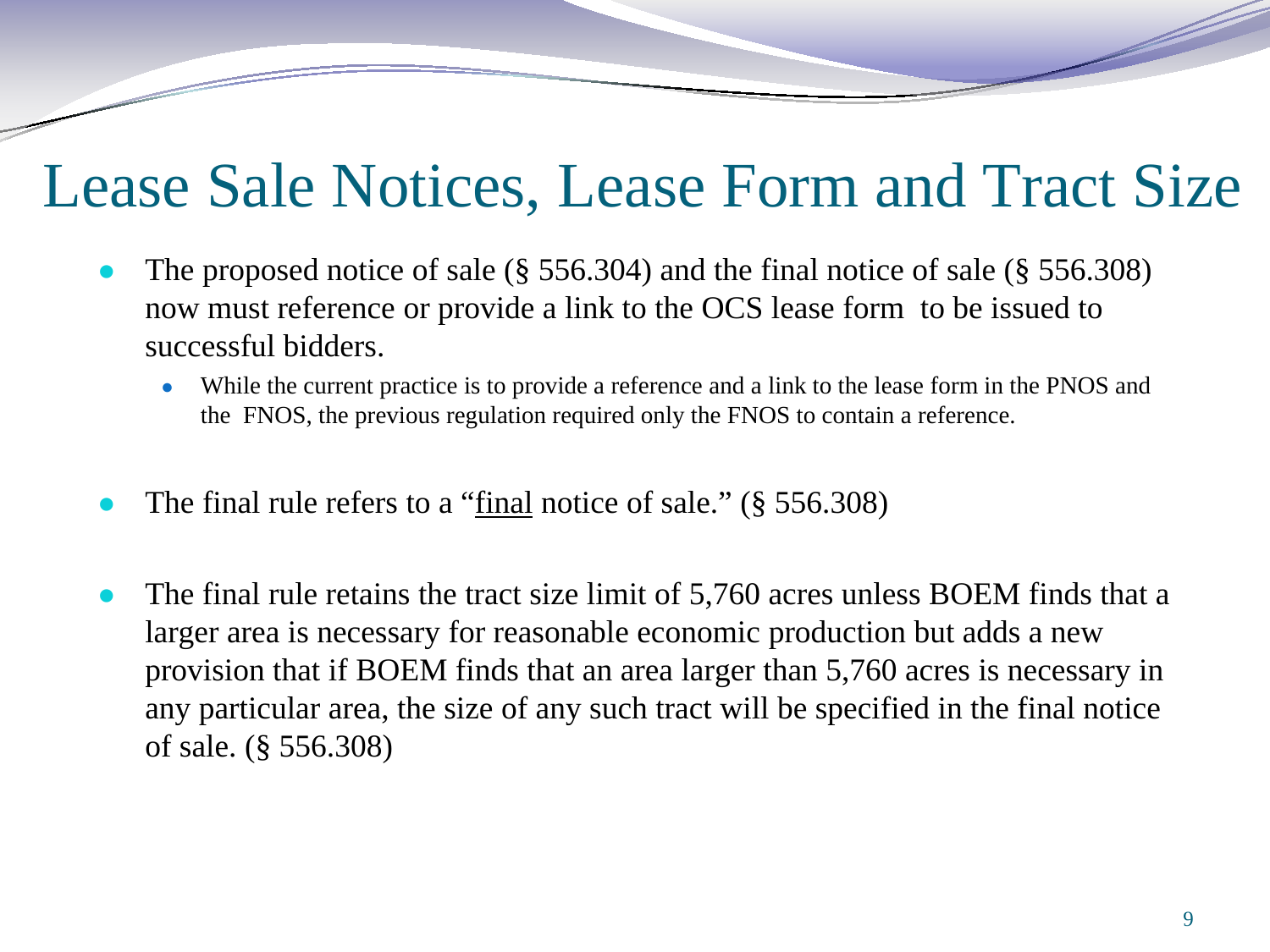## Restrictions on Joint Bidding

- The final rule retains provisions on restrictions on joint bidding in accordance with the Energy Policy and Conservation Act of 1975, 42 U.S.C. § 6213, which restricts joint bidding on leases for those producing more than an average worldwide daily production of 1.6 million barrels of crude oil and/or its equivalent in natural gas liquids and natural gas during a 6-month period preceding a lease sale. (§ 556.511)
- The final rule is essentially the same as the previous regulations.  $(\S 556.511 - \S 556.515)$ 
	- Many of the provisions in the previous regulations were not included in the proposed rule but have been retained in the final rule.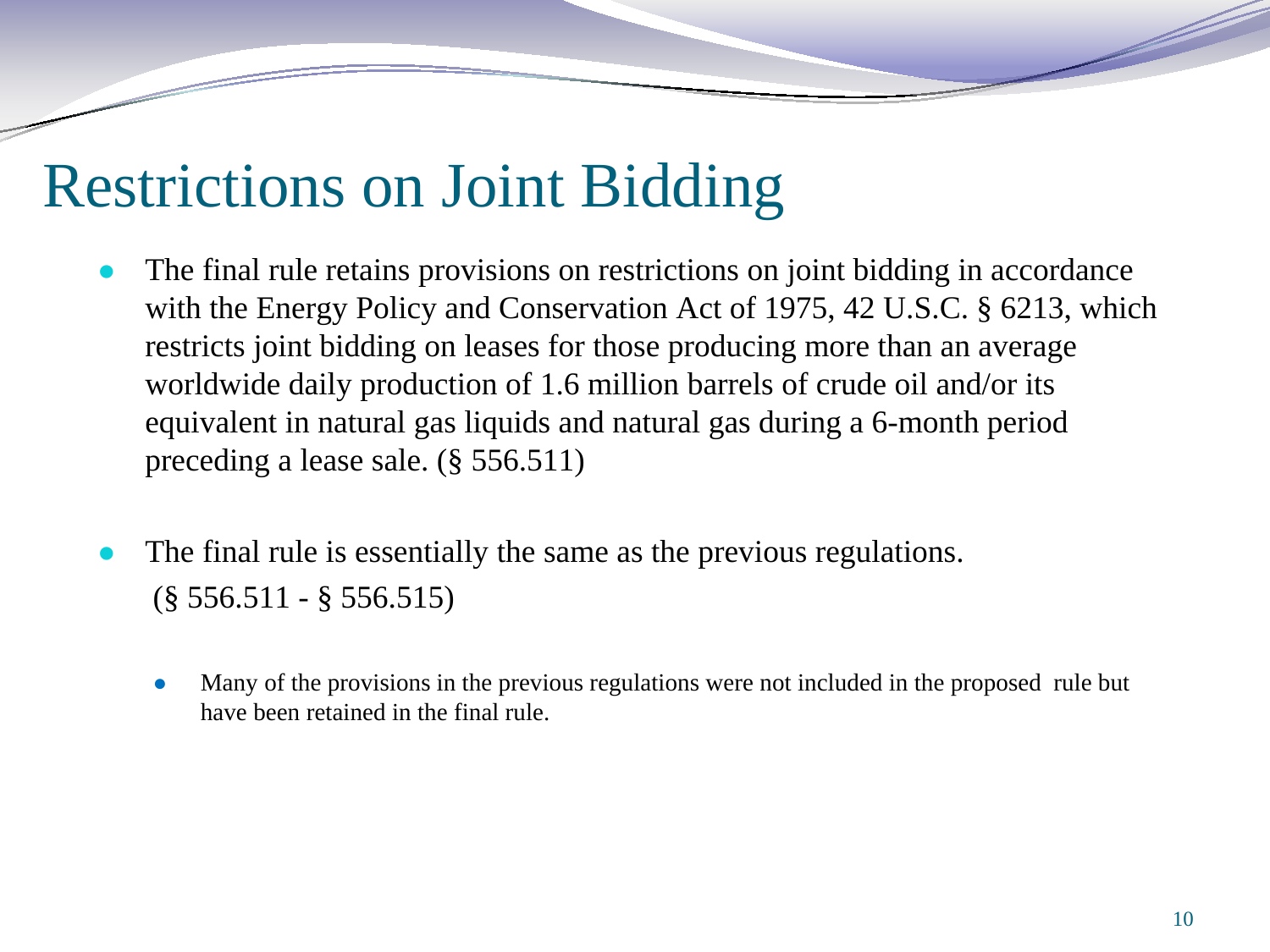## Bid Deposit and Information Requirements

- A deposit is required for each bid  $(\S 556.500)$ 
	- The final notice of sale will specify the amount and method of payment.
	- The final rule adds a new provision stating that unless otherwise specified in the final notice of sale, the default bid deposit amount will be 20 percent of the amount of the bid for any given tract or bidding unit.
- The final rule codifies the current practice that every bidder submitting a bid on a tract, or participating as a joint bidder in such a bid, may at the time of bid be required to submit various information, including a Geophysical Data and Information Statement (GDIS) corresponding to that tract, as well as the bidder's exclusive/proprietary geophysical data in order for BOEM to properly evaluate the bid. (§ 556.501).
	- The information BOEM requires is spelled out in the final notice of sale.
	- BOEM will reimburse bidders for the costs of complying with the requirements of this section, in accordance with § 550.196 (G&G on lease) and/or § 551.13 (G&G off lease).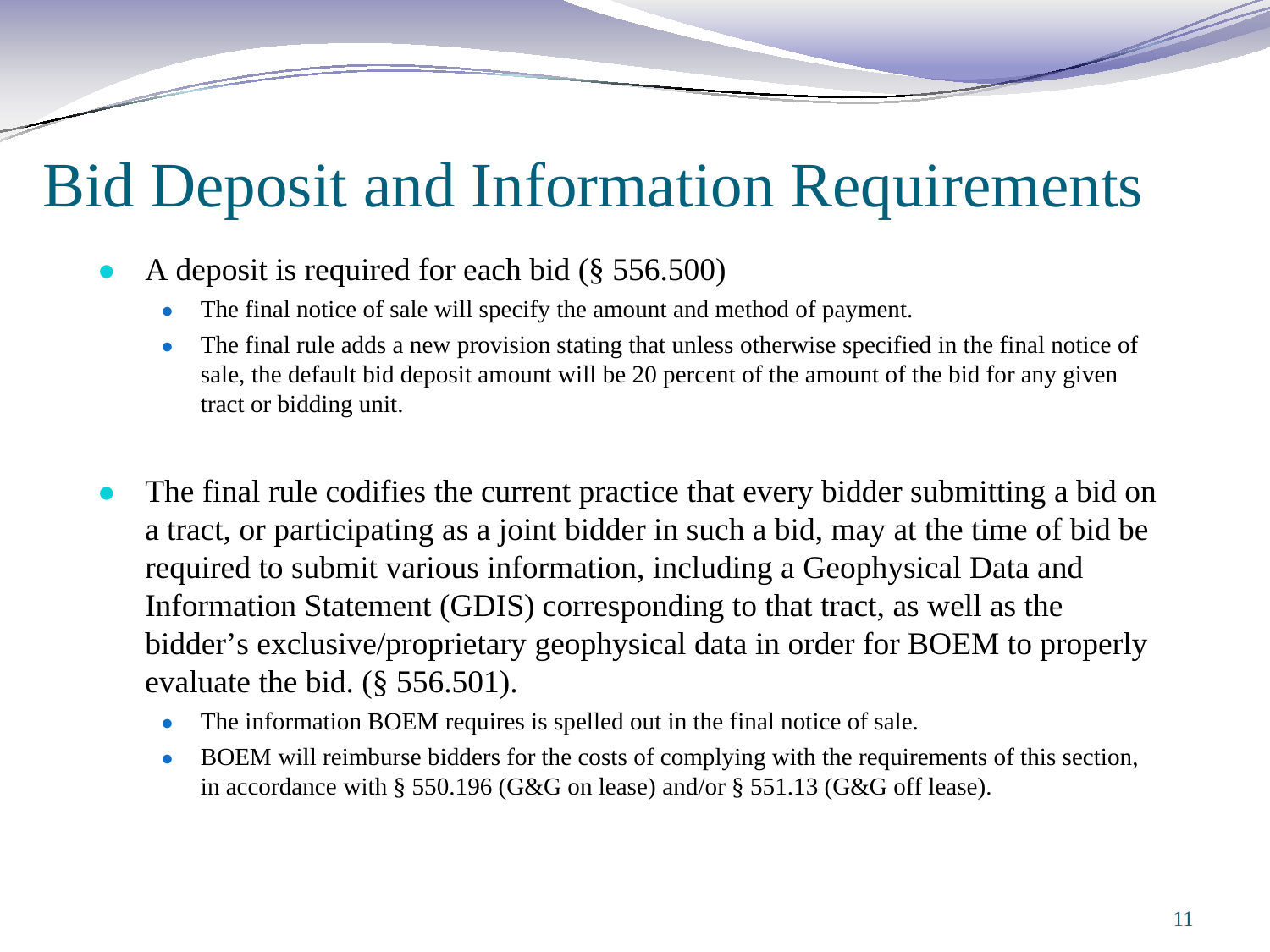### Bid Opening/Acceptance/Rejection

- The final rule retains the provision that BOEM opens the sealed bids at the place, date, and hour specified in the final notice of sale for the sole purpose of publicly announcing and recording the bids and that BOEM does not accept or reject any bids at that time.  $(\S 556.516(a))$
- The final rule retains the provision that BOEM must accept or reject all bids within 90 days after bid opening (date of lease sale), or a longer time if BOEM extends the 90-day period. (§ 556.516(b))
- The final rule adds that, in the event of such an extension, BOEM will notify bidders in writing prior to the expiration of the initial 90-day period, or of any extension. (§ 556.516(b))
- The final rule retains the provision that any bid not accepted within the prescribed 90-day period, or any extension thereof, will be deemed rejected. If a bid is rejected, BOEM will refund any money deposited with the bid, plus any interest accrued. (§ 556.516(b))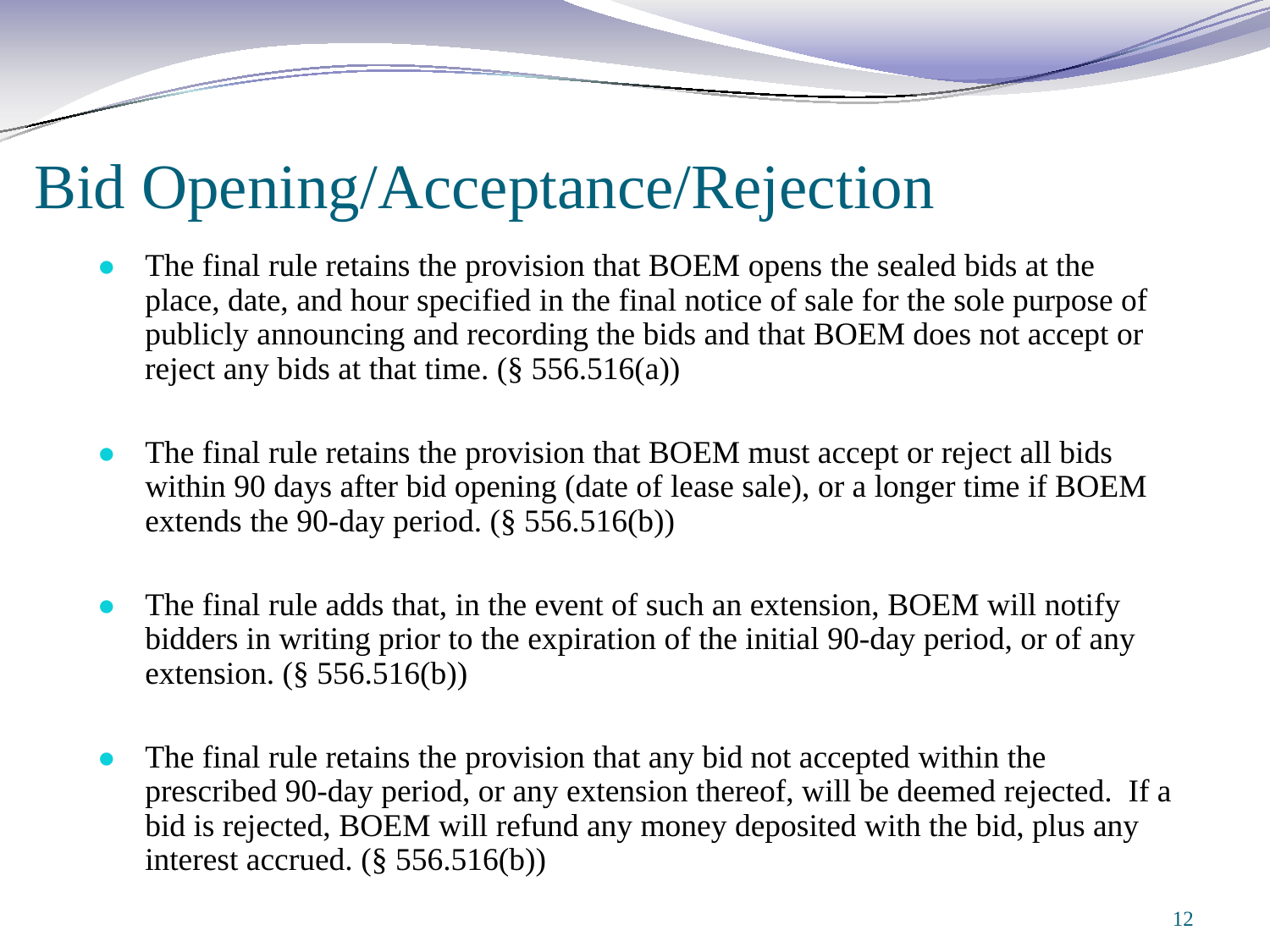## Tie Bids

The final rule retains the previous regulation stating that if the highest bids are a tie, BOEM will notify the bidders who submitted the tie bids. The final rule offers tie bidders a second option. Within 15 days after notification, the bidders, if qualified, and not otherwise prohibited from bidding together, must agree:

1) to accept the lease jointly or

2) that one of the bidders will accept the lease

and so notify BOEM.  $(\S 556.516(c))$ 

• The final rule does not provide, as the proposed rule does, that if there is no such agreement, BOEM will award the lease to the high bidder selected by lot. Instead, the final rule retains the provision that if an agreement is not timely submitted, BOEM will reject all high bids.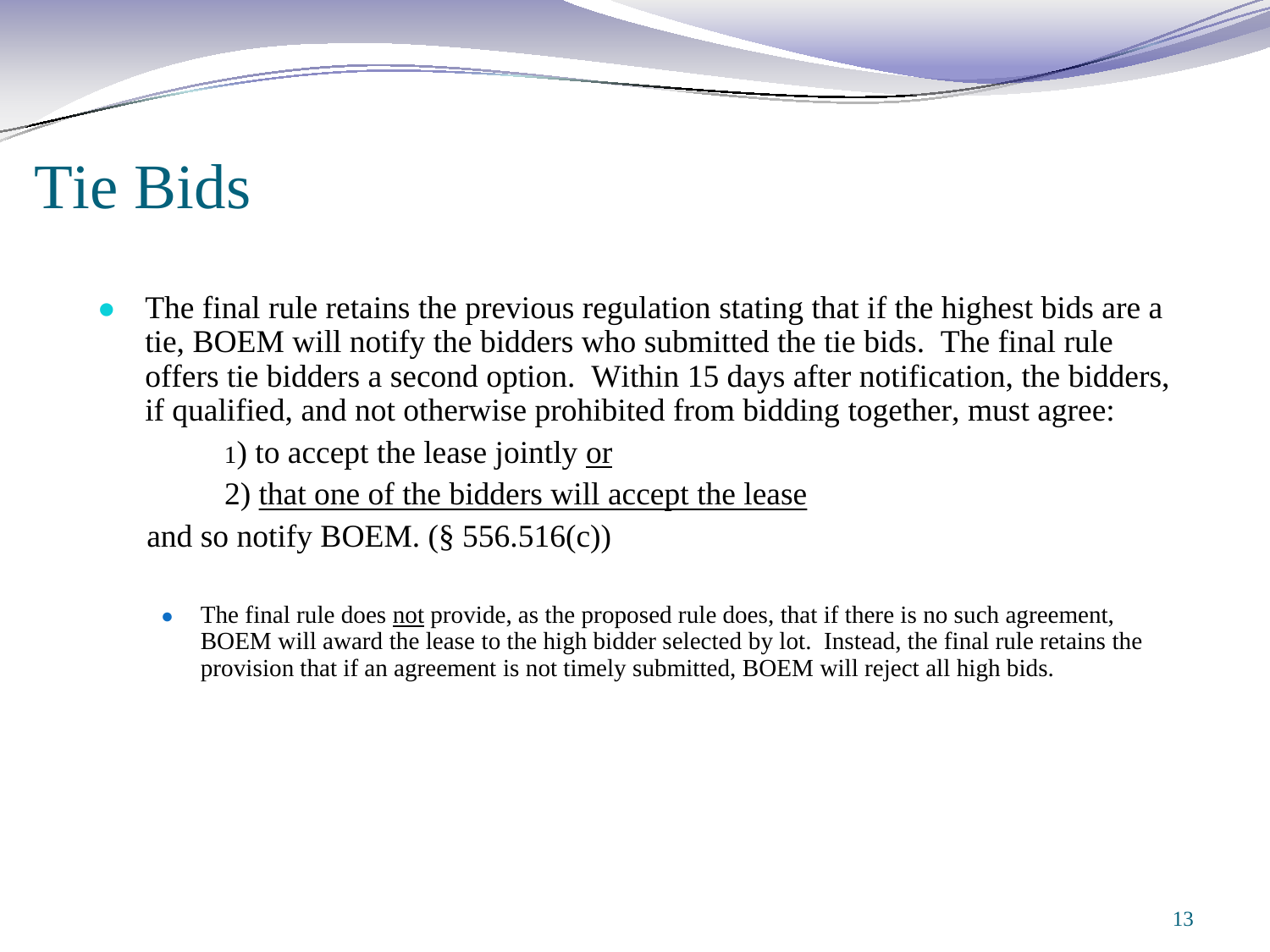## Bid Rejection and Appeal

- The BOEM authorized officer's decision to accept or reject a bid is the final action on a bid, subject to reconsideration by the BOEM Director (not the Secretary). (§§ 556.500, 556.516 and 556.517)
- Spells out the procedure that bidders can use to request reconsideration by the Director if a bid is rejected. (§ 556.517)
- The Director will issue a written response either affirming or reversing the bid rejection. (§ 556.517)
- The Director's decision on request for reconsideration is not appealable to the IBLA in the Department's Office of Hearings and Appeals. (§ 556.517)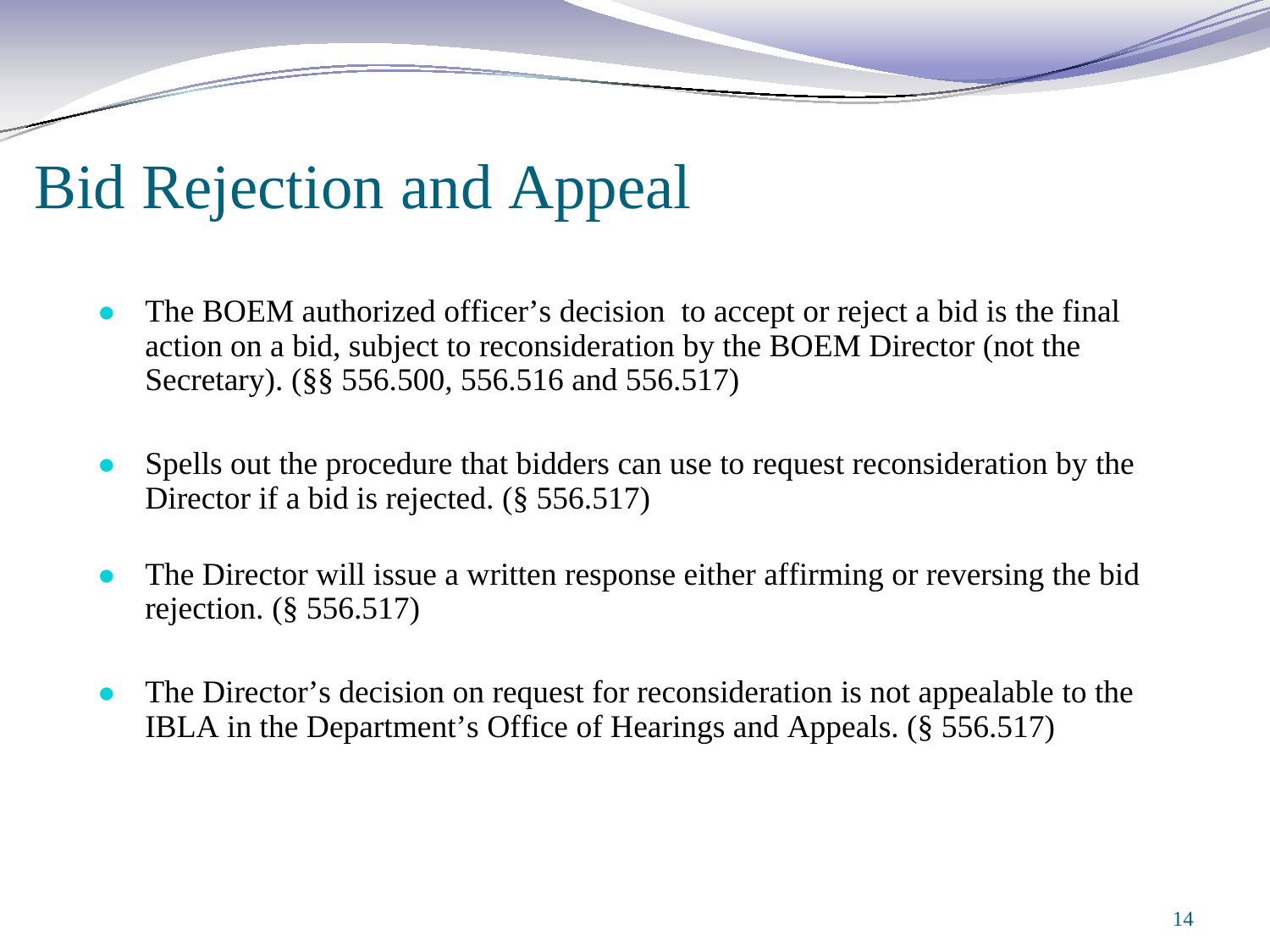#### Lease Award and Execution

- If BOEM accepts your bid, BOEM will provide you with the appropriate number of copies of the lease for you to execute and return to BOEM. The final rule clarifies that the high bidder must execute all copies of the lease, pay the first year's rental and the balance of the bonus bid (including any required bond or other form of security) and return the lease to BOEM within 11 business days after receipt. (§ 556.520)
	- Although the previous regulation was interpreted to mean that the lease must be executed and returned by the 11<sup>th</sup> business day after it is received, the final rule continues this policy but makes the language more precise.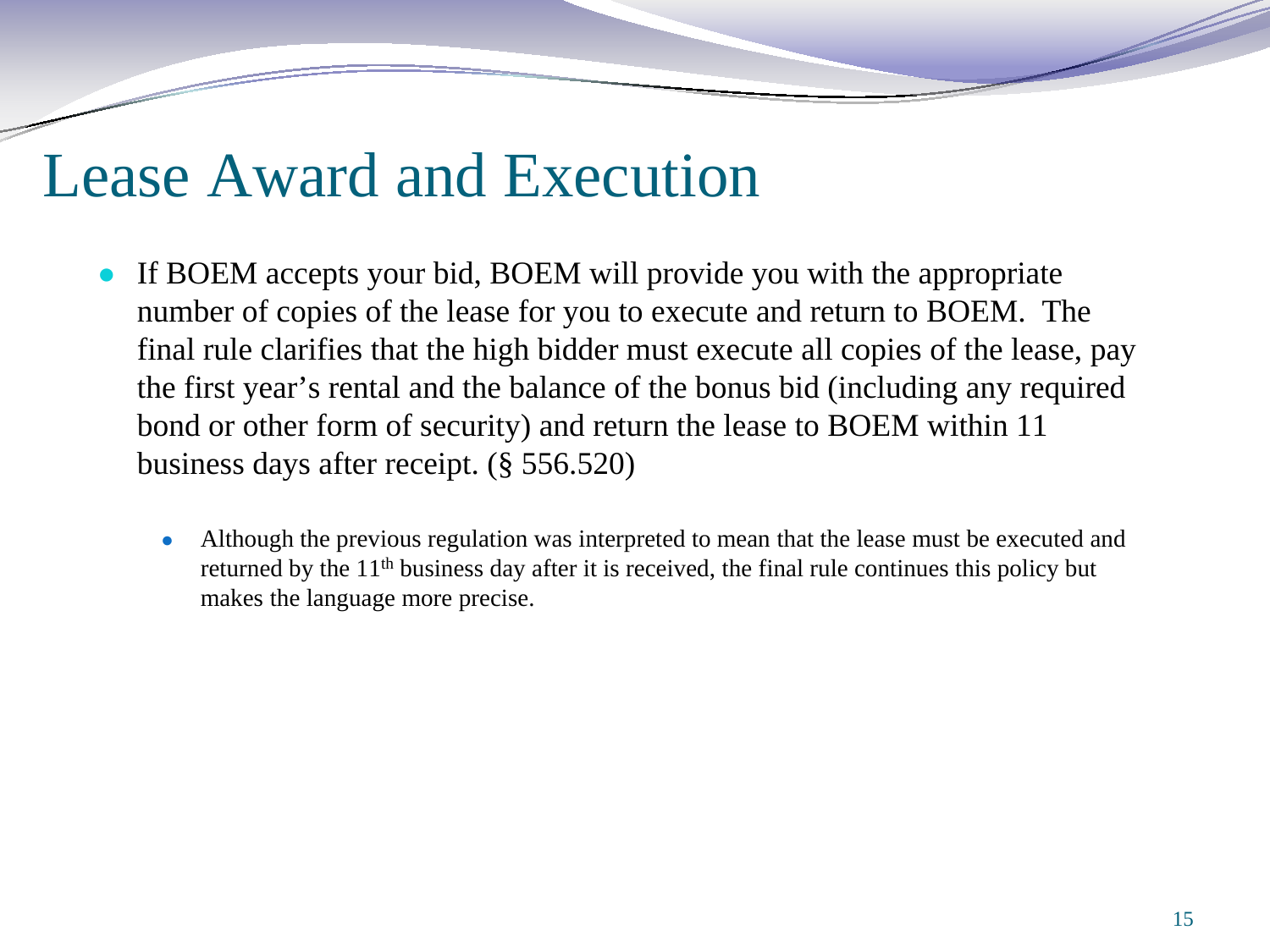#### Lease Forfeiture

- The final rule retains the previous provision stating that if the successful bidder fails to execute and return the lease timely or otherwise fails to comply with applicable regulations, the lease is forfeited and the forfeiting bidder will lose its bonus bid deposit. (§ 556.520)
	- The final rule does not include the provision that, in a forfeiture situation, BOEM may take action to collect the full amount bid as  $\S 256.420(c)$  of the proposed rule does.
	- The final rule does not include a provision to allow BOEM to offer the lease to the secondhighest bidder (as proposed by a commenter) as that could violate BOEM's mandate to obtain fair market value for all leases.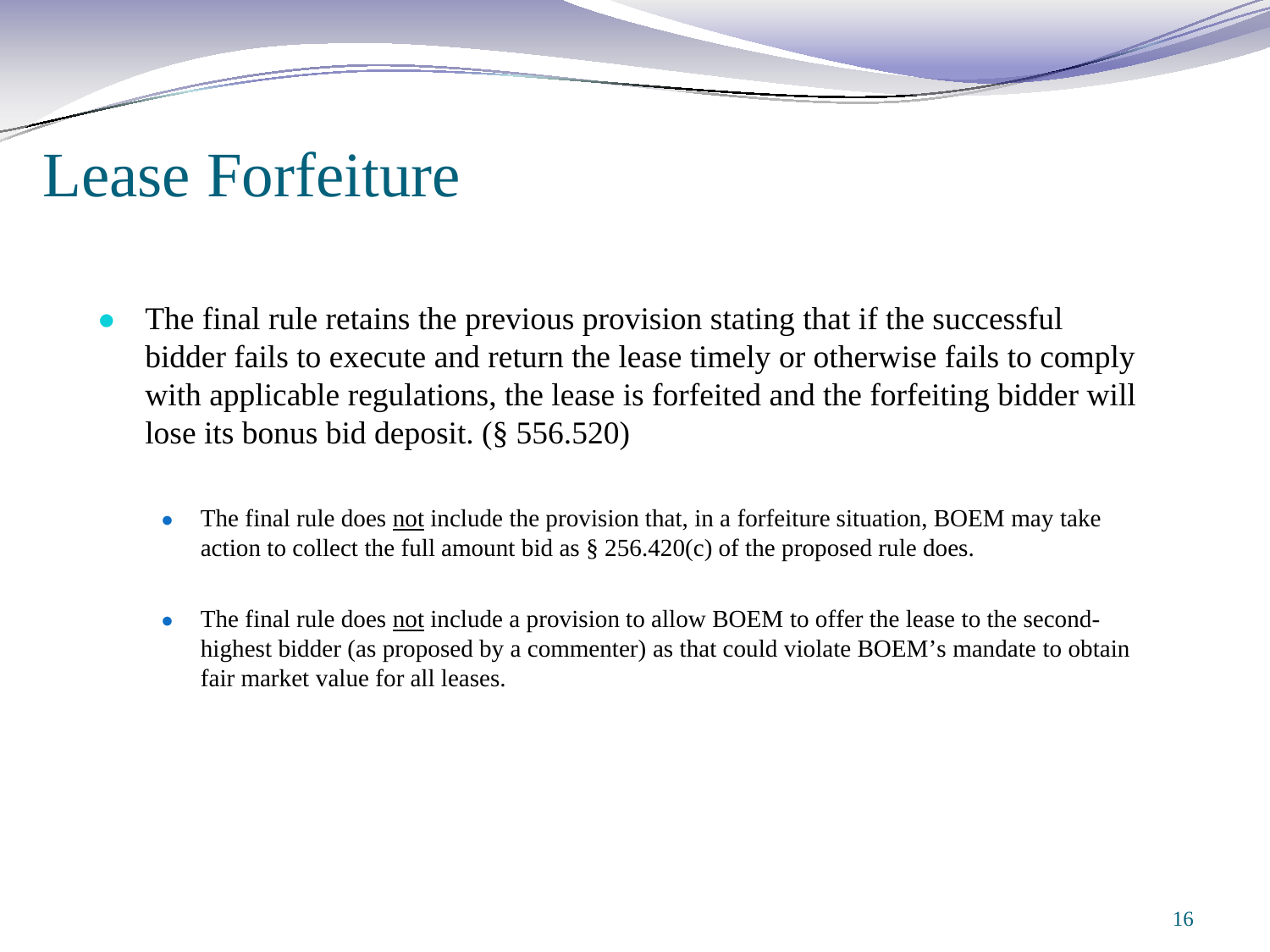#### Lease Effective Date

The final rule retains the previous provision stating that a new lease is effective on the first day of the month following the date that BOEM executes the lease, unless the successful bidder requests in writing, before BOEM executes the lease, that the lease be effective as of the first day of the month in which BOEM executes the lease. (§ 556.521)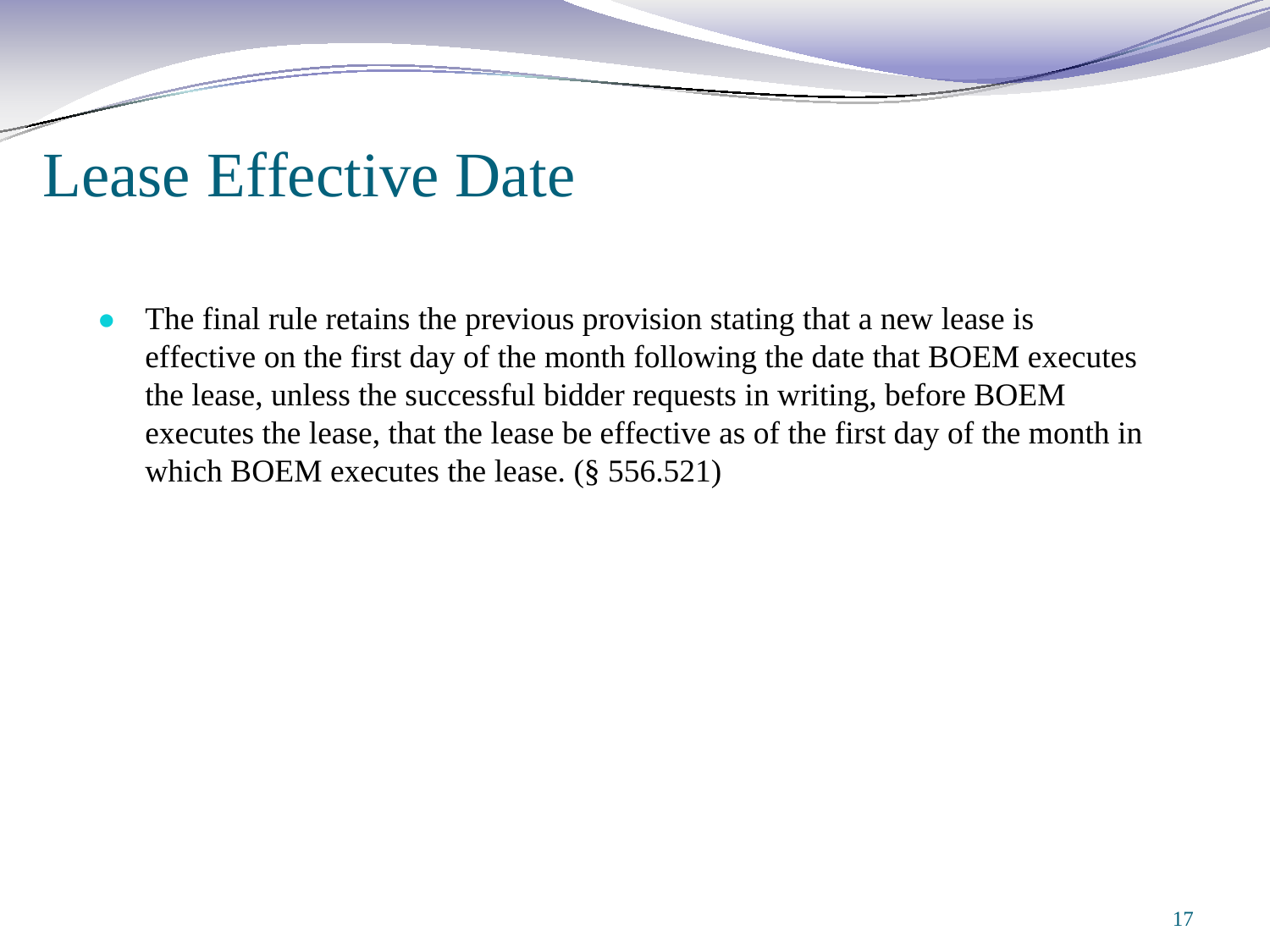### Designation of Operator

- The current BOEM regulations at  $\S$  550.143 set forth the requirement to designate an operator and "operator" is defined in § 550.105. As implemented, this requirement applies to all record title owners and to those operating rights owners that own operating rights in the aliquots/depths in which the designated operator will be operating.
- Consistent with these requirements, the final rule includes a new term, "Designated operator," in part 556:
	- Designated operator means a person authorized to act on your behalf and fulfill your obligations under the Act, the lease, and the regulations, who has been designated as an operator by all record title holders and all operating rights owners that own an operating rights interest in the aliquot/depths in which the designated operator, to which the Designation of Operator form applies, will be operating, and who has been approved by BOEM to act as designated operator. (§ 556.105)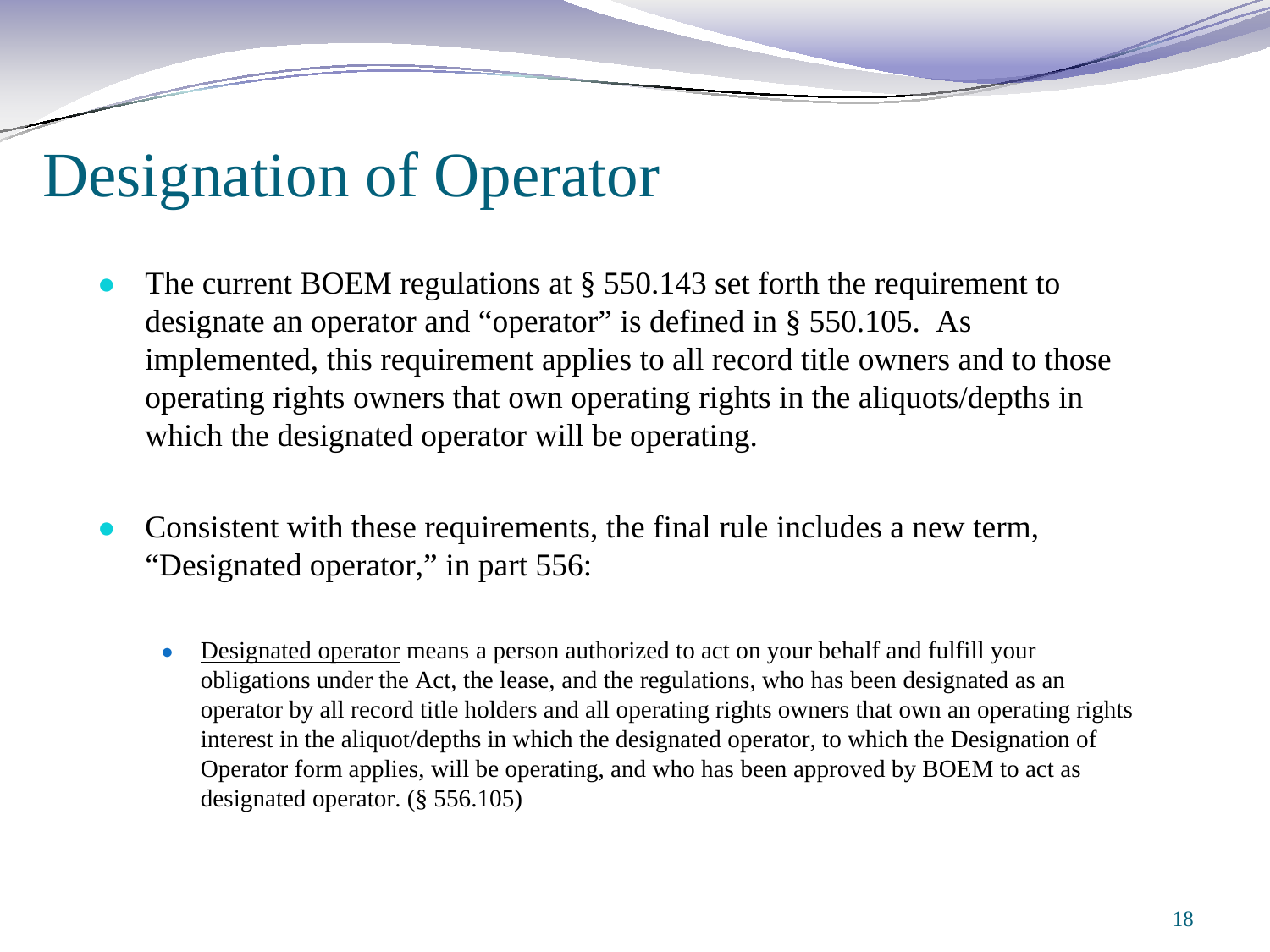### Designation of Operator, continued

- The final rule includes new provisions to augment  $\S 550.143$  to ensure that parties to a transfer are aware of their duties with respect to designation of an operator.
- For transfers of record title interest, see:
	- § 556.701 How do I seek approval of an assignment of the record title interest in my lease, or a severance of operating rights from that record title interest?
	- § 556.716 What must I do with respect to the designation of operator on a lease when a transfer of record title is submitted?
- For transfers of operating rights interest, see:
	- § 556.801 How do I seek approval of an assignment of my operating rights?
	- § 556.810 What must I do with respect to the designation of operator on a lease when a transfer of operating rights ownership is submitted?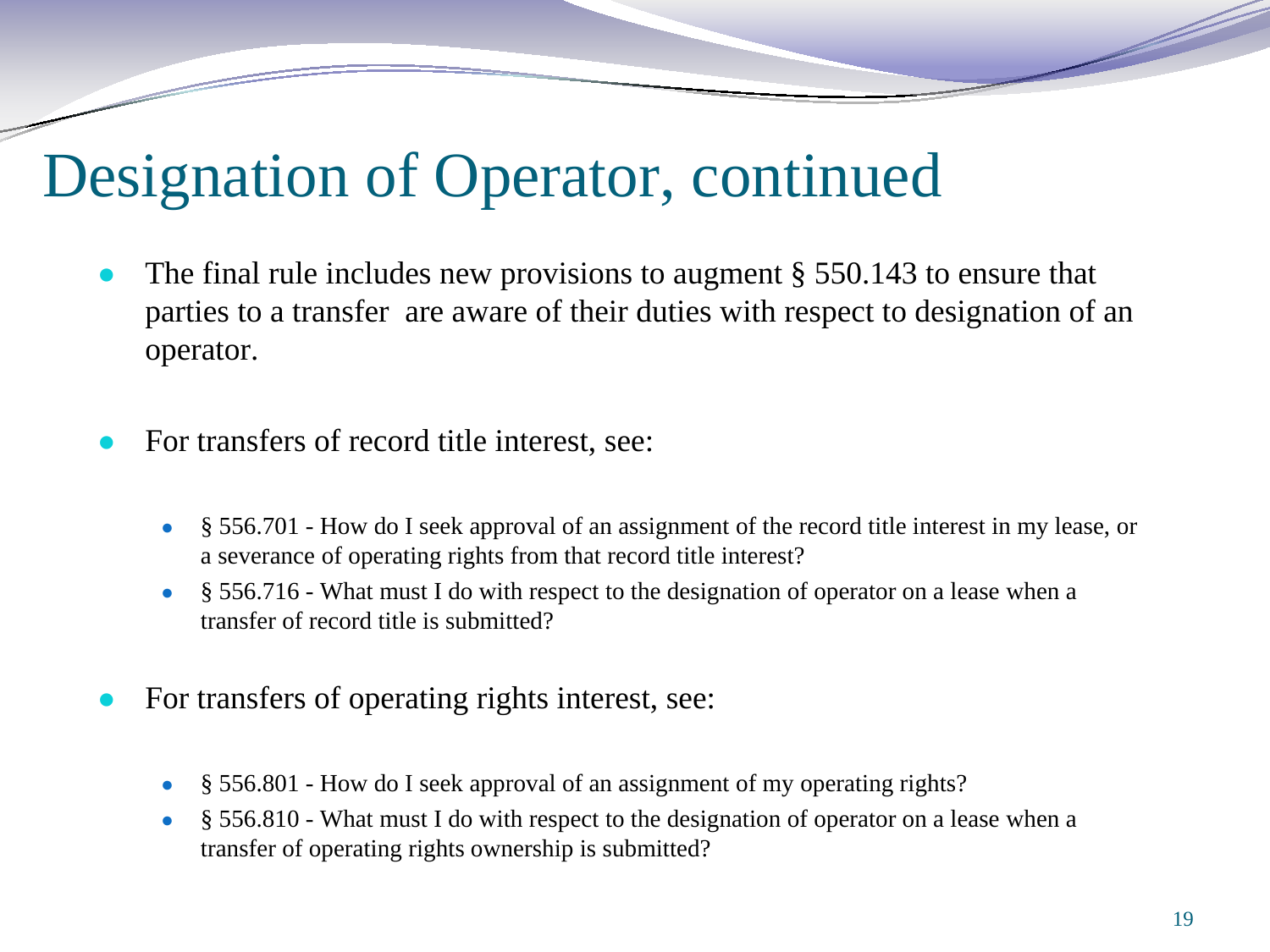## Primary Term of Oil and Gas Lease

- The final rule uses "primary term" rather than "initial period" to reflect customary terminology, although both terms are defined to mean the same thing. (§ 556.105)
	- Initial period or primary term means the initial period referred to in 43 U.S.C.  $\S$  1337(b)(2).
	- Primary term or initial period means the initial period referred to in 43 U.S.C. § 1337(b)(2).
- The final rule retains the previous regulation stating that the primary term will be five years, unless BOEM determines that a longer primary term, up to 10 years, is necessary due to unusually deep water or other unusually adverse conditions. (§ 556.600)
- The final rule removes the previous regulation at  $\S 556.37$  stating that the primary term of leases in water depths between 400 and 800 meters will be eight years, subject to administrative cancellation if no exploratory well is begun during the first five years after lease issuance.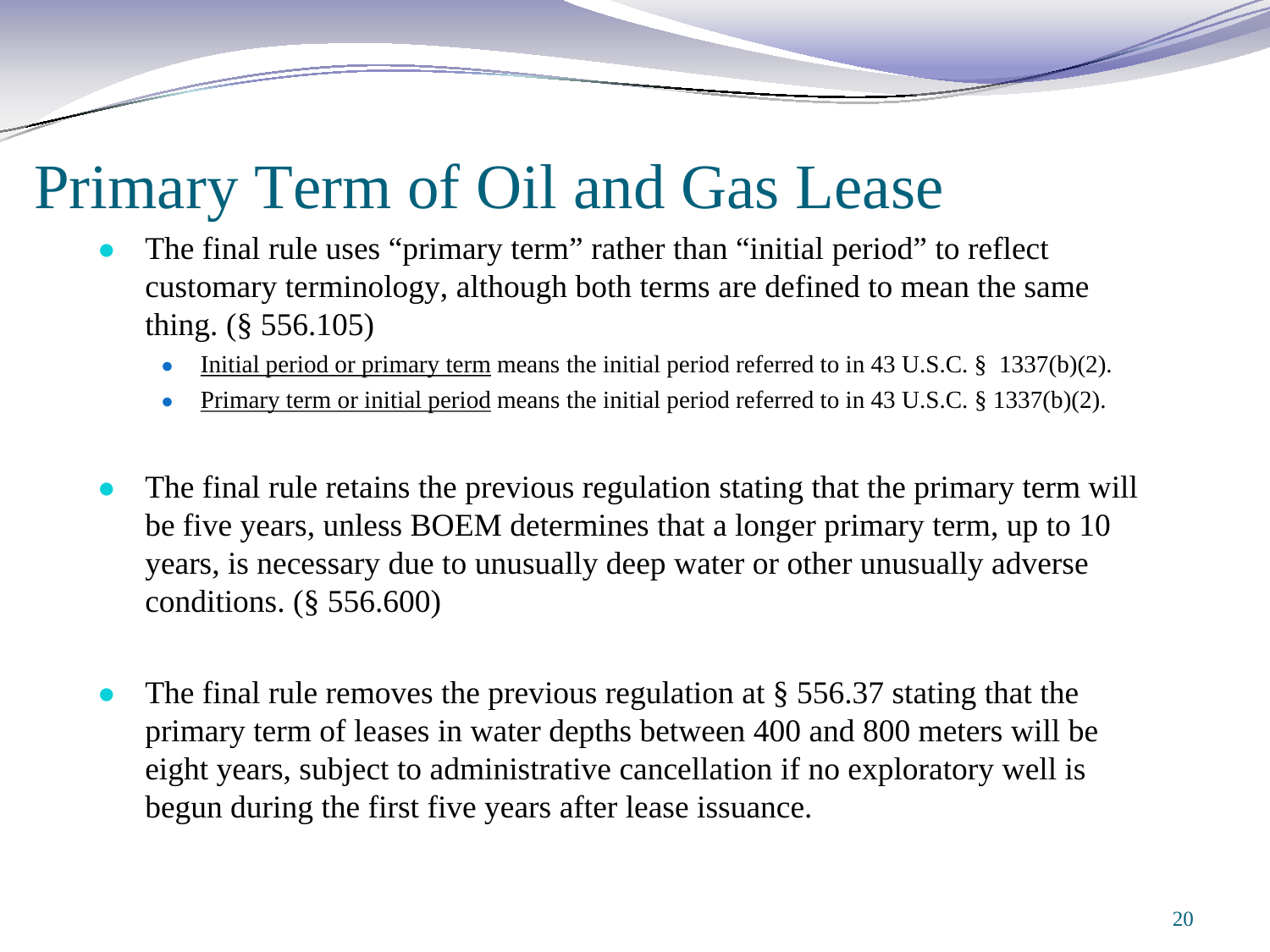## Primary Term of Oil and Gas Lease, continued

- The final rule provides that BOEM will specify the primary term in the final notice of sale and in the lease instrument, giving BOEM flexibility. (§ 556.600)
- The final rule clarifies that a lease will automatically expire at the end of the primary term, or any extension thereof, unless maintained beyond that term in accordance with the provisions of § 556.601. (§ 556.600)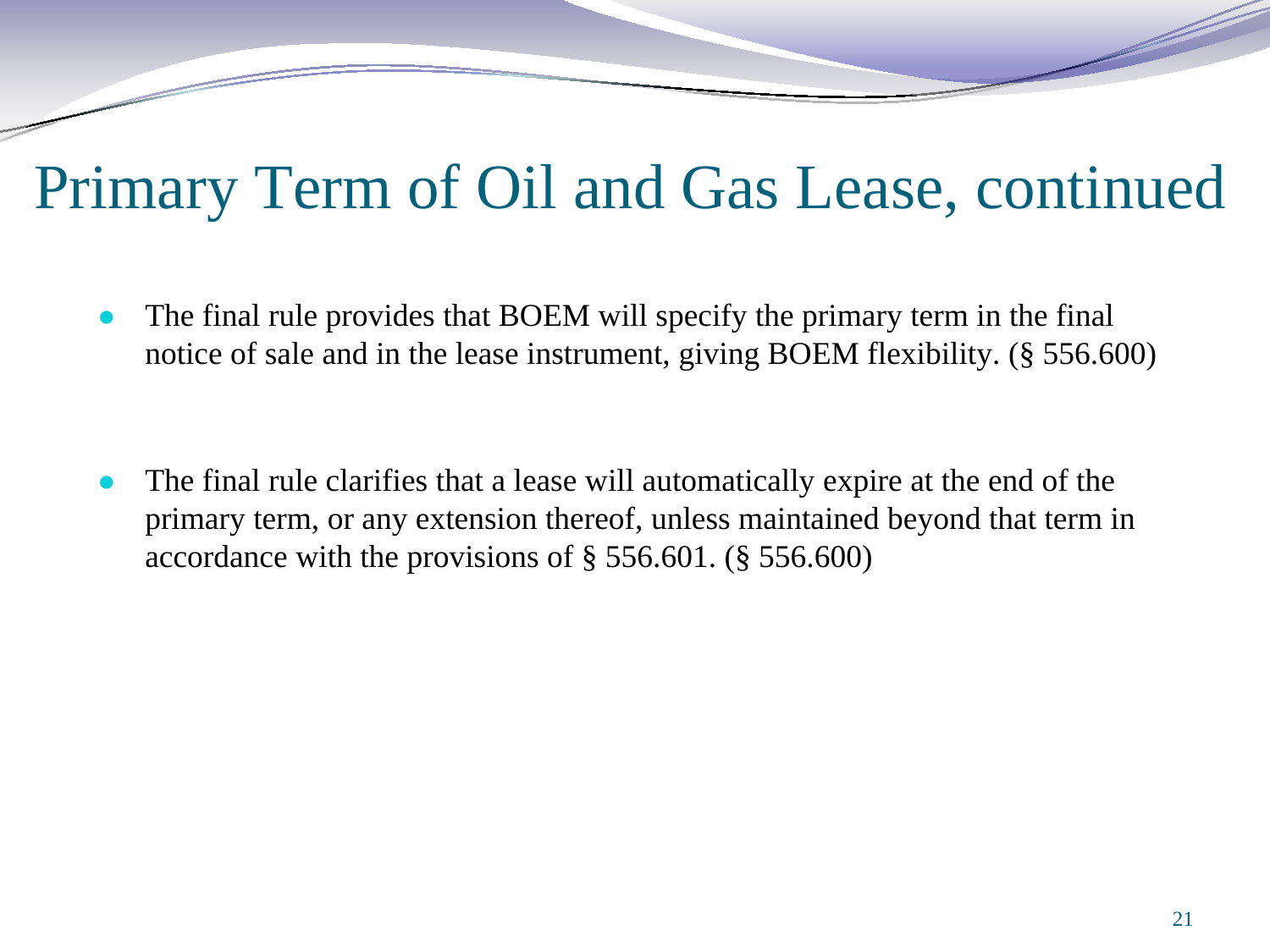#### Lease Interests Defined

- The final rule clearly defines three types of lease interests for the first time:
	- Record title interest
	- Operating rights interest
	- Economic interest
- The final rule distinguishes a record title interest from an operating rights interest that is created by a sublease out of the record title interest, as follows:
	- Lessee means a person who has entered into a lease with the United States to explore for, develop, and produce the leased minerals and is therefore a record title owner of the lease, or the BOEM-approved assignee-owner of a record title interest. The term lessee also includes the sublessee- or assignee-owner of an operating rights interest in a lease. (§ 556.105)
	- Operating rights means an interest created by sublease out of the record title interest in an oil and gas lease, authorizing the owner to explore for, develop, and/or produce the oil and gas contained within a specified area and depth of the lease (i.e., operating rights tract). (§ 556.105)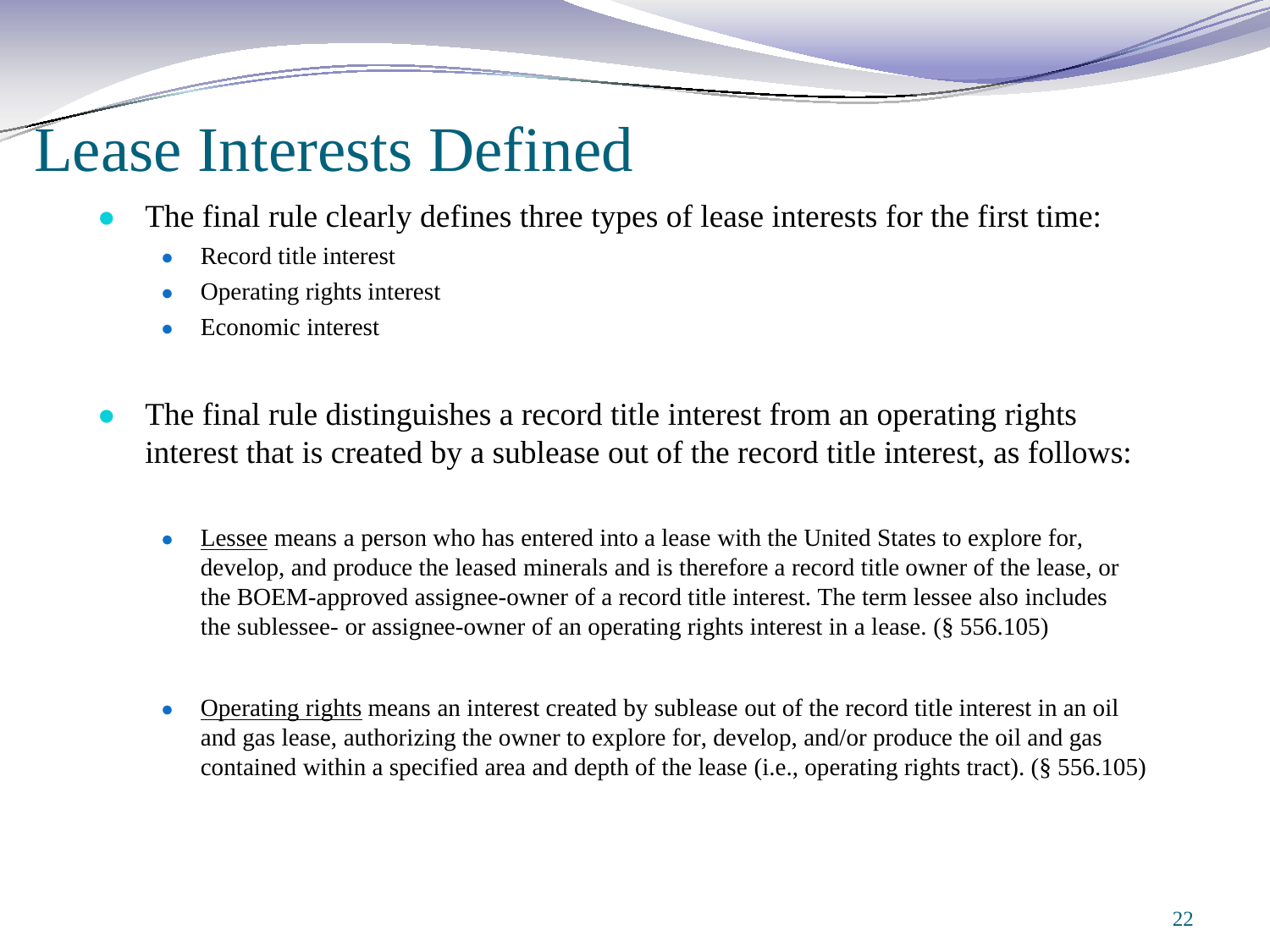### Lease Interests Defined, continued

- The definition of "Economic interest" is moved from the definitions contained in the previous regulations at § 556.40 (which applies to joint bidding and restrictions thereon) to the definitions section of the final rule.
	- Economic interest means any right to, or any right dependent upon, production of crude oil, natural gas, or natural gas liquids and includes, but is not limited to: a royalty interest; an overriding royalty interest, whether payable in cash or kind; a working interest that does not include a record title interest or an operating rights interest; a carried working interest; a net profits interest; or a production payment. (§ 556.105)
- Related provisions:
	- An economic interest in production must be counted in the production chargeable to an entity for purposes of determining whether it is on the Restricted Joint Bidders List. (§ 556.514(e))
	- If you create, transfer or assign an economic interest, you must send BOEM a copy of each instrument for record purposes.  $(\S 556.715(a)$  and  $\S 556.808(a))$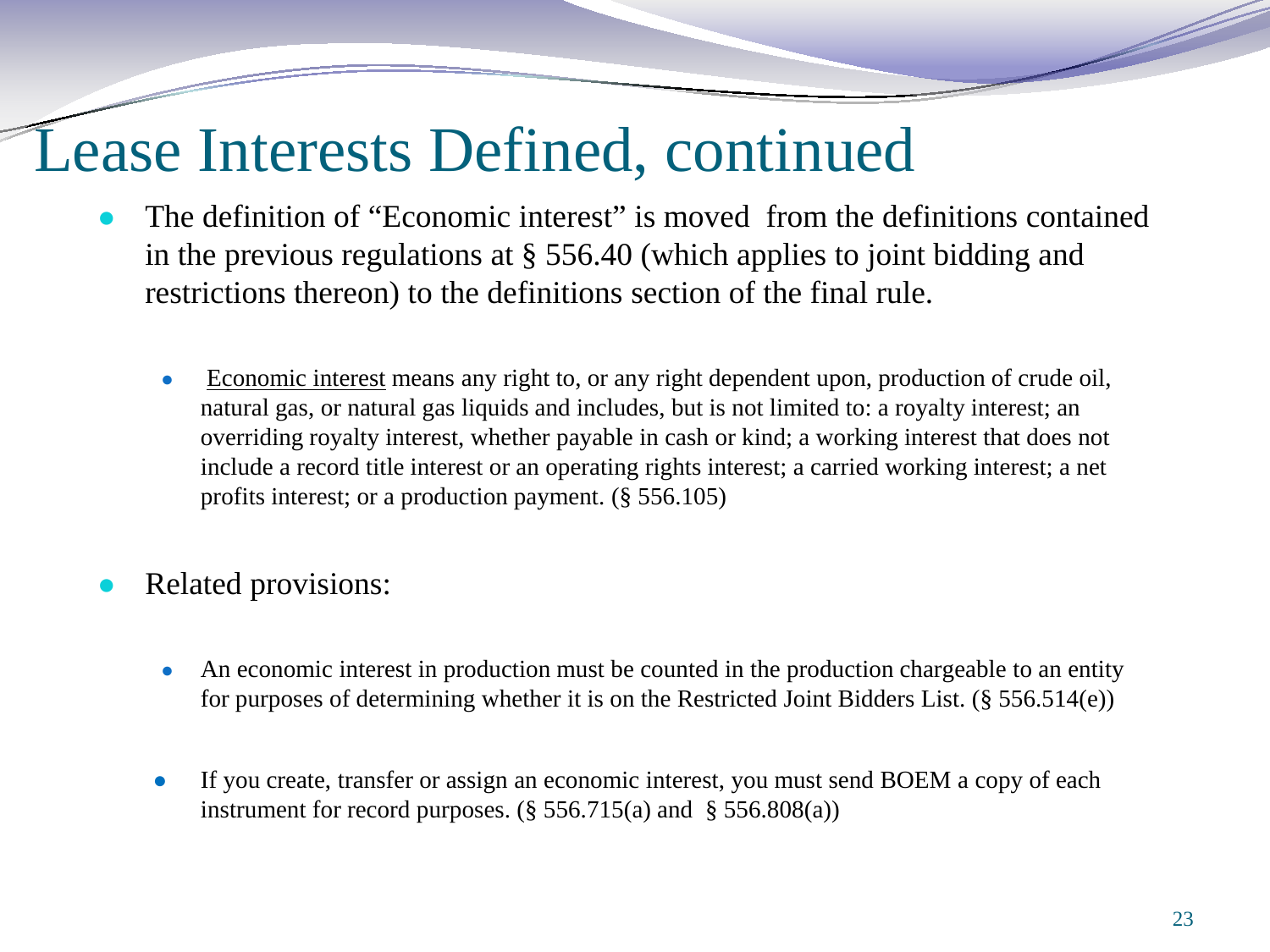## Monetary Obligations

- The final rule removes a potential conflict between the BOEM regulations and the provisions of the Federal Oil and Gas Royalty Simplification and Fairness Act of 1996 (30 U.S.C. 1712(a)).
- Record title owners are primarily liable only for their pro-rata share of monetary obligations with respect to operating rights retained by them; however, with respect to operating rights subleased to others, the record title owner is secondarily liable, while the sublessees or later assignees of operating rights are primarily liable. ( $\S$  556.604(f) and  $\S$  556.605(g))
- If there is more than one operating rights owner in a lease, each operating rights owner is primarily liable for its pro-rata share of the monetary obligations that pertain to the portion of the lease that is subject to its operating rights. (§ 556.604(f) and § 556.605(g))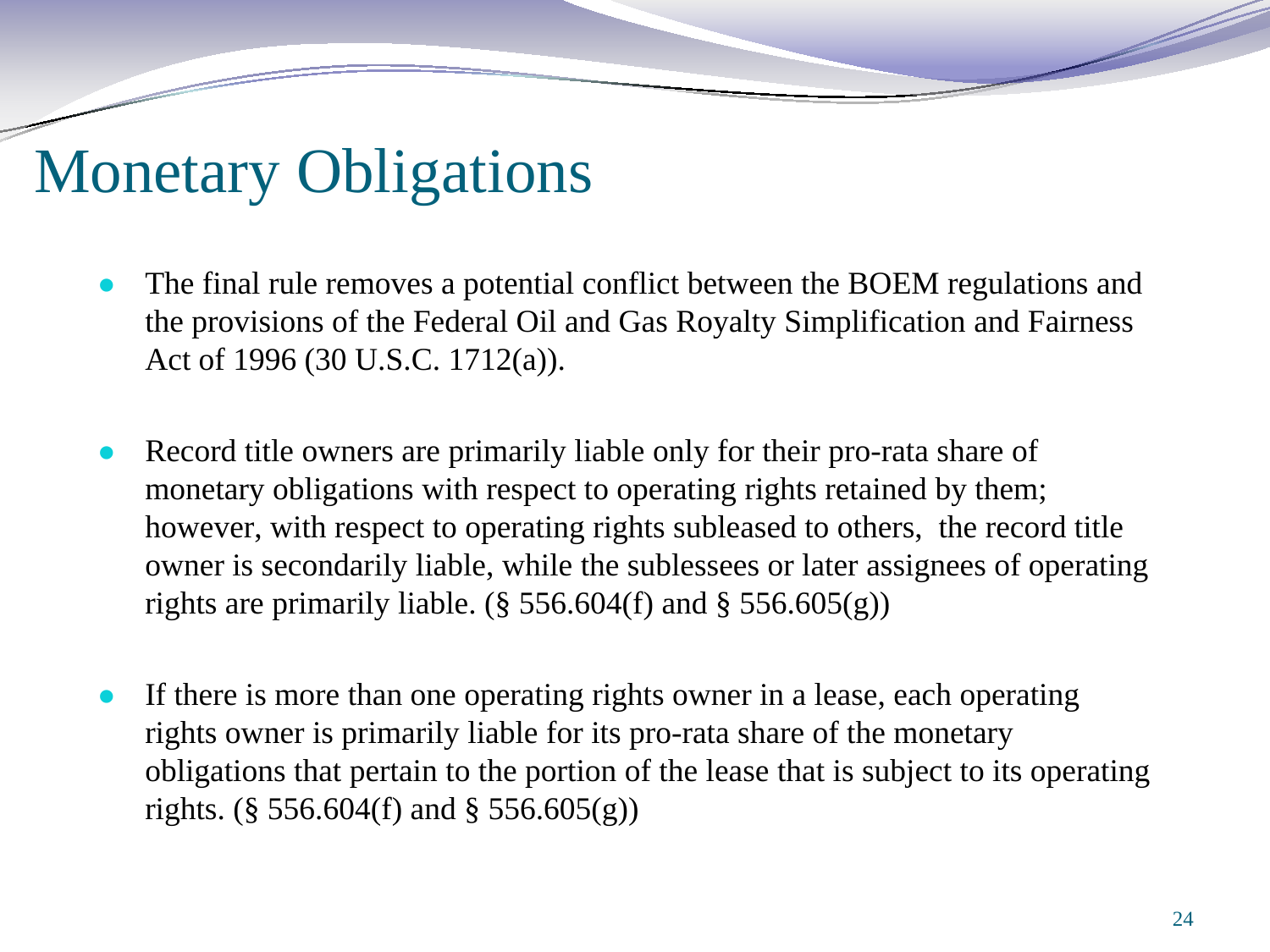#### Non-monetary Obligations – RT Owners

- Every current and prior record title owner is jointly and severally liable, along with all other record title owners and all prior and current operating rights owners, for compliance with all non-monetary terms and conditions of the lease and all regulations issued under OCSLA, as well as for fulfilling all nonmonetary obligations, including decommissioning obligations, which accrue while it holds record title interest.  $(\S 556.604(d)$  and  $\S 556.605(e))$
- Record title owners that acquired their record title interests through assignment from a prior record title owner are also responsible for remedying all existing environmental or operational problems on any lease in which they own record title interests, with subrogation rights against prior lessees. (§ 556.604(e))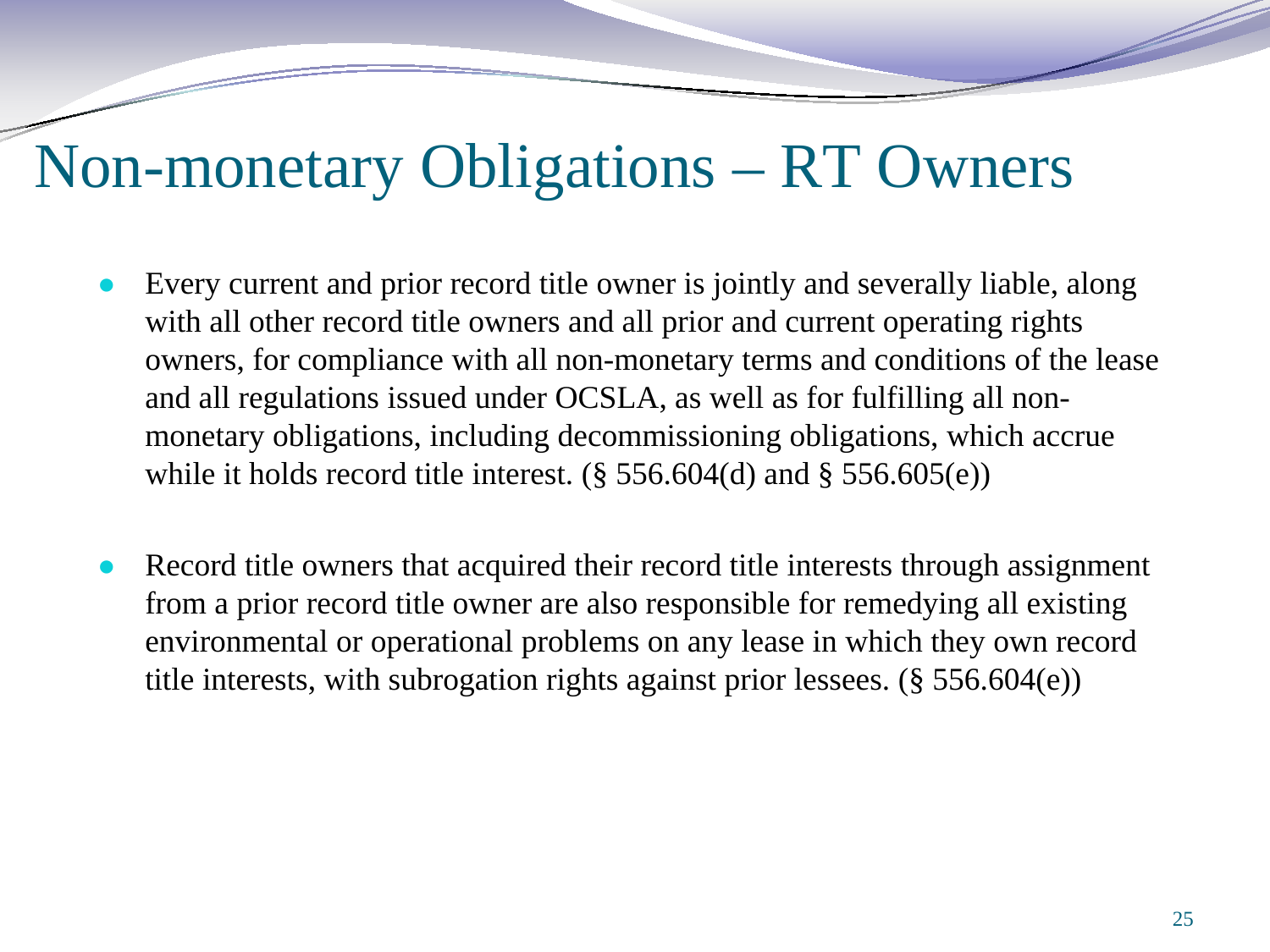### Non-monetary Obligations – OR Owners

- Current and prior operating rights owners are jointly and severally liable with other operating rights owners, and the record title owners, for all non-monetary lease obligations pertaining to that portion of the lease subject to their operating rights, which accrued during the time they held their operating rights interest. (§ 556.604(d) and § 556.605(e))
- Operating rights owners that acquire their operating rights interests in a lease through assignment from a prior operating rights owner are also responsible, with subrogation rights against prior operating rights owners, for remedying existing environmental or operational problems, to the extent that such problems arise from that portion of the lease to which their operating rights appertain. (§ 556.605(f))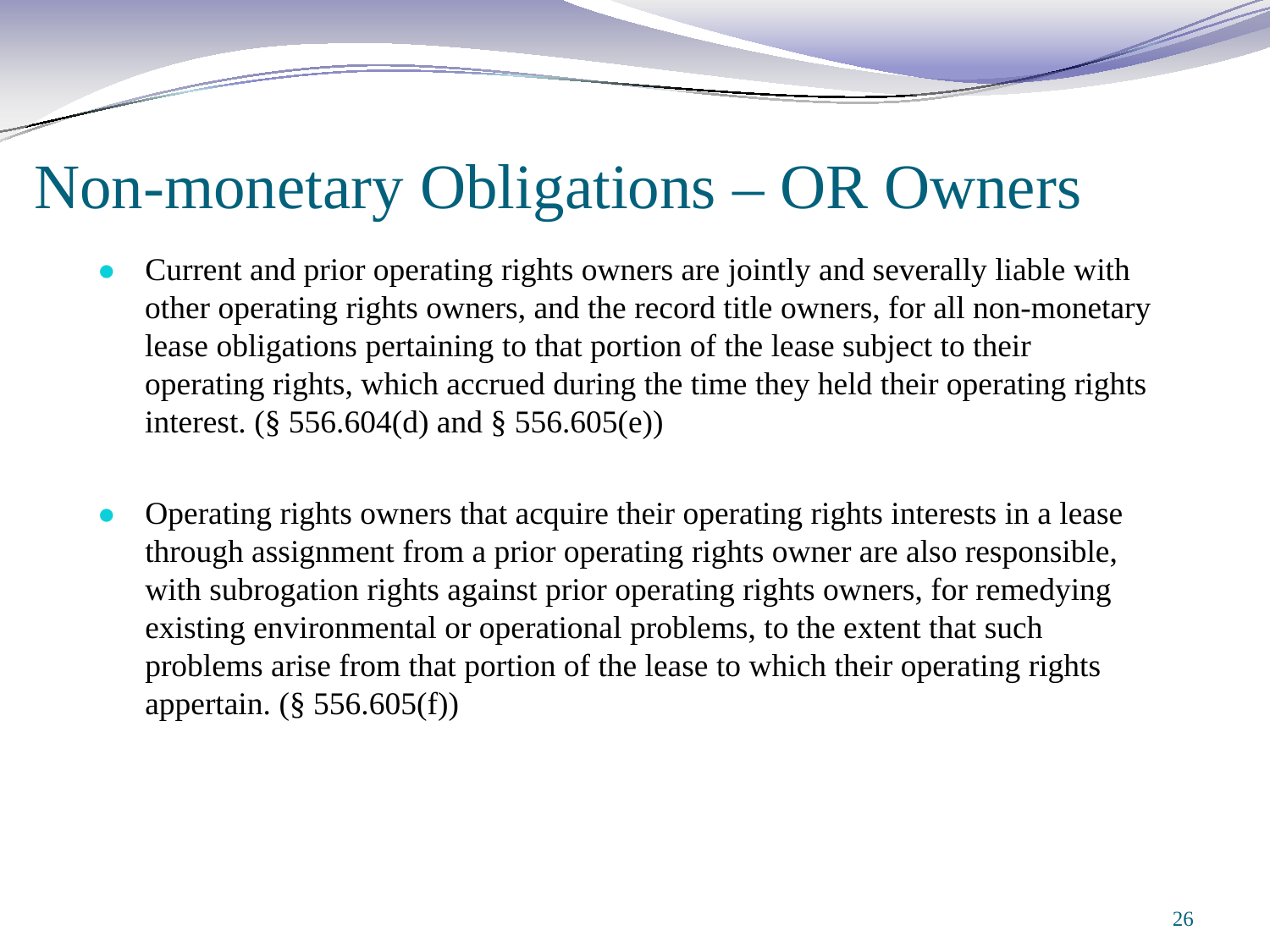#### Assignments by a Record Title Owner

- The final rule provides that a record title owner may, subject to BOEM approval, assign a whole or a partial record title interest in an entire lease, or in any aliquot(s) thereof (§  $556.700(a)$ ) and may sever all, or a portion of, its operating rights. (§ 556.700(b))
- The final rule adds the following requirements that have long been BOEM's practice but were never explicit in the regulations:
	- Within any given aliquot, the record title owner may sublease operating rights for up to a maximum of two depth divisions, which may result in a maximum of three different depth intervals. But, if the one, or two, depth divisions to which operating rights are subleased do not include the entire depth of the lease, whatever depth division(s) has not been subleased remains part of the lessee/sublessor's record title interest.  $(\S 556.604(c))$
	- The depth intervals for which operating rights are subleased must be defined by a beginning and ending depth and the ending of one depth level must abut the beginning of the next depth level, with no gap in between.  $(\S 556.604(c))$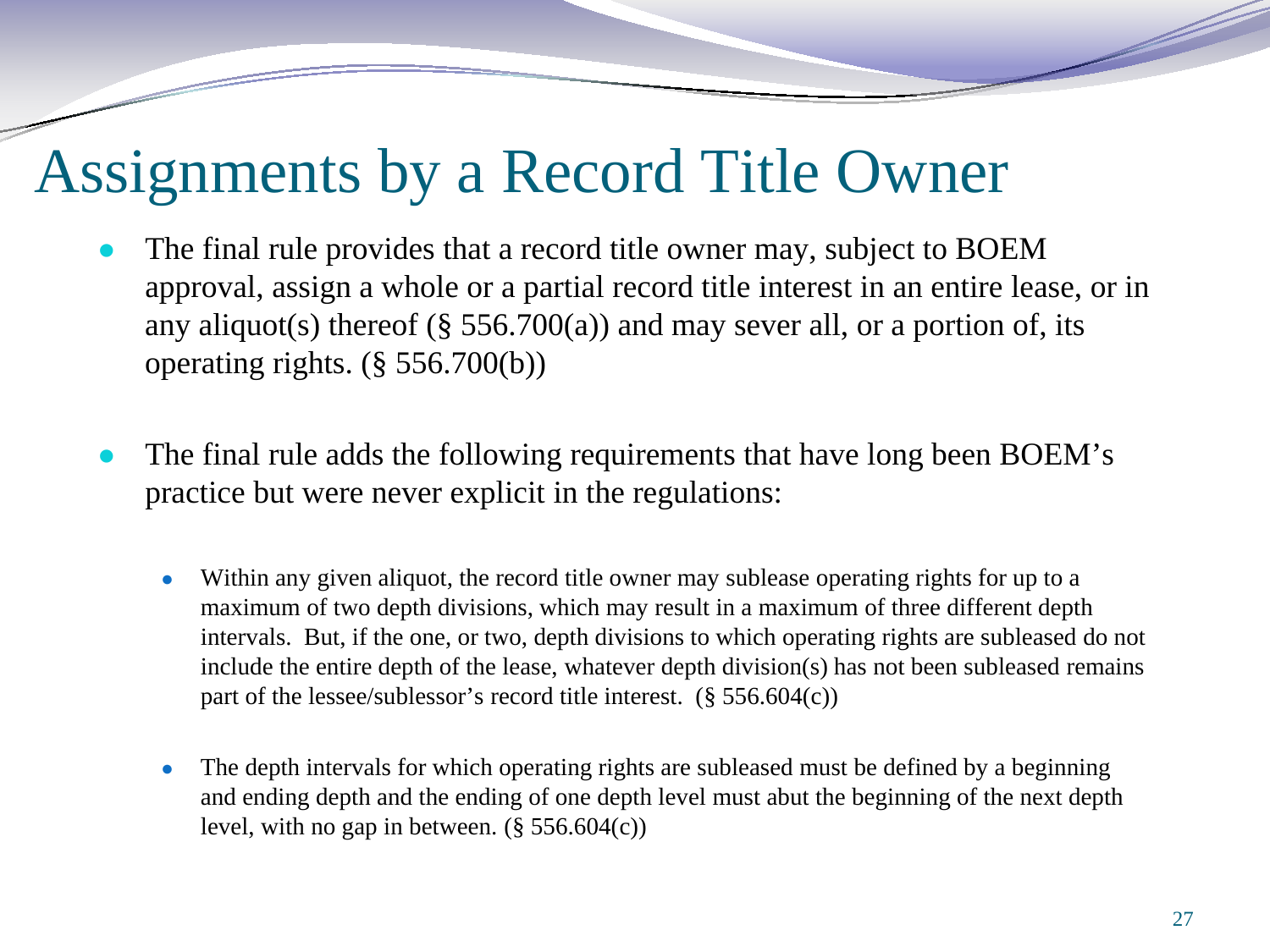### Lease Segregation

- A segregated lease is created when there is an assignment by all record title owners of 100 percent of the record title to one or more aliquots in a lease, such that the assigned and retained portions become segregated into separate and distinct leases. Both the new lease and the remaining portion of the original lease are referred to as "segregated leases" and the assignee(s) becomes the record title owner(s) of the new lease, which is subject to all the terms and conditions of the original lease. (§ 556.702)
- Rental, royalty and minimum royalty provisions apply separately to each segregated portion, but any remaining royalty suspension volume is allocated by BOEM, on a basis that is equitable under the circumstances, but not to exceed in aggregate the total remaining amount. (§ 556.703)
- The final rule clarifies that each segregated lease must, separately, meet the requirements in § 556.601 to remain in effect beyond the primary term. (§ 556.703)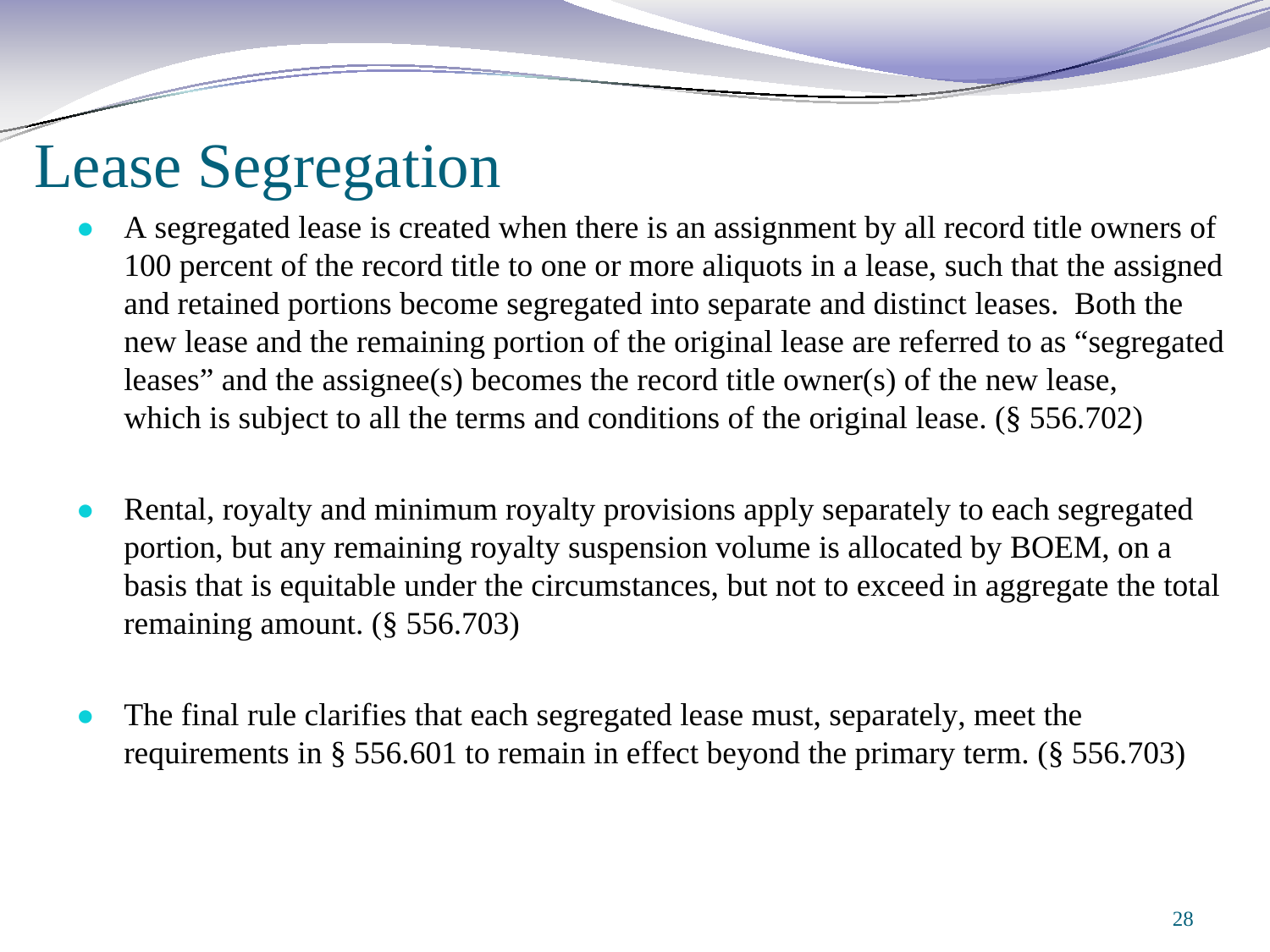## Assignments by an Operating Rights Owner

- The final rule clarifies that an operating rights owner, subject to BOEM approval, may assign all or part of its operating rights interests. Each instrument that transfers an interest must describe, by officially designated aliquot parts and depth levels, the interest proposed to be transferred. (§ 556.800)
- The final rule supplements these provisions with new definitions:
	- Aliquot or Aliquot part means an officially designated subdivision of a lease's area, which can be a half of a lease (1/2), a quarter of a lease (1/4), a quarter of a quarter of a lease ( $\frac{1}{4}$   $\frac{1}{4}$ ), or a quarter of a quarter of a quarter of a lease  $(1/4, 1/4, 1/4)$ . (§ 556.105)
	- Operating rights tract means the area within the lease from which the operating rights have been severed on an aliquot basis from the record title interest, defined by a beginning and ending depth. (§ 556.105)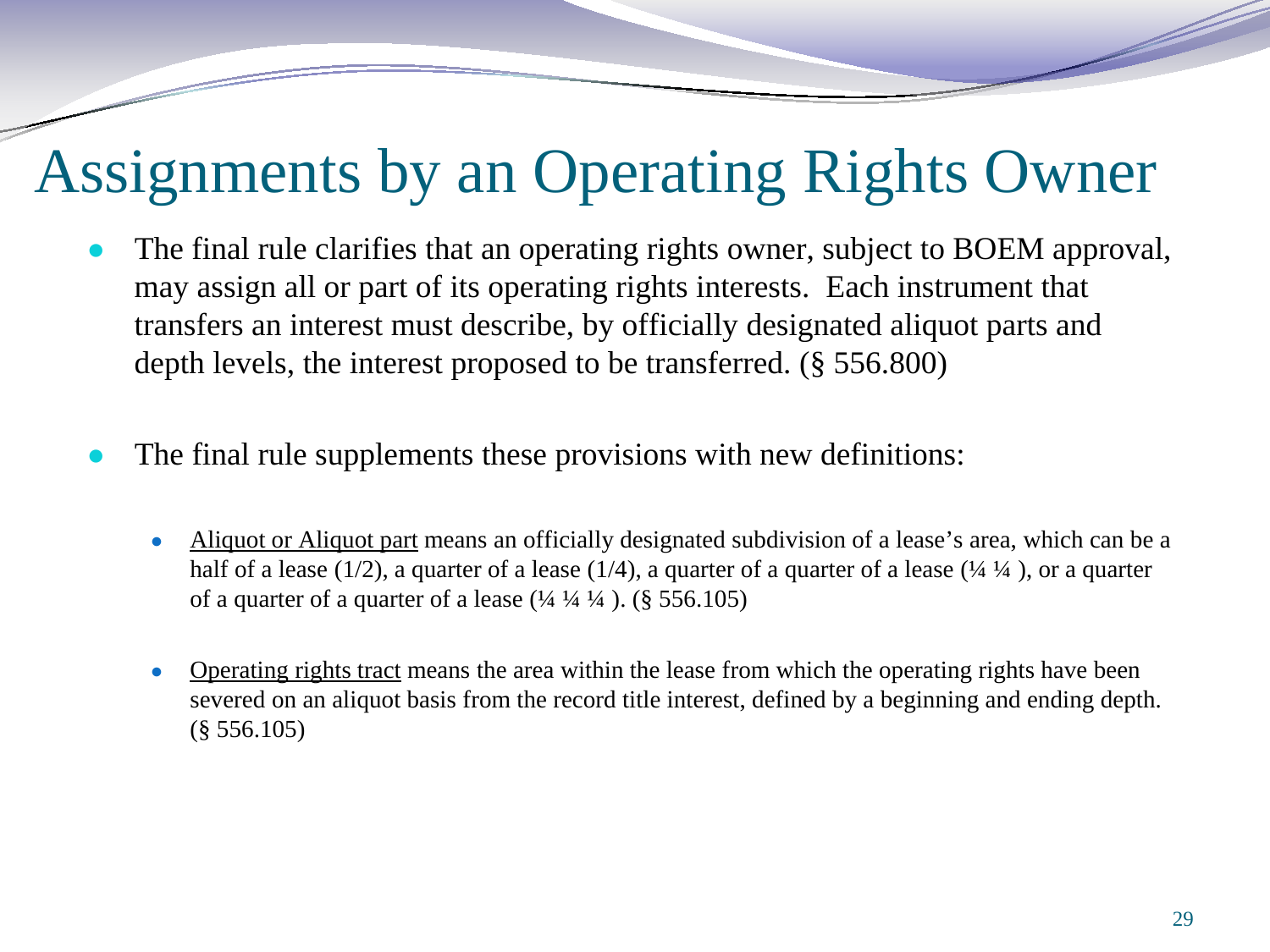#### Effective Date of a Transfer

- The final rule provides that a transfer is effective on the first day of the month after BOEM approves it (not on the first day of the month after it is filed per current § 556.62), unless the parties request an earlier effective date and BOEM approves that earlier date.
- But, such earlier effective date, if prior to the date of BOEM's approval, is effective only between the parties and does not relieve the assignor of obligations that accrued between that earlier effective date and the date of BOEM's approval. See:
	- § 556.712 effective date of transfer of record title interest
	- § 556.806 effective date of transfer of operating rights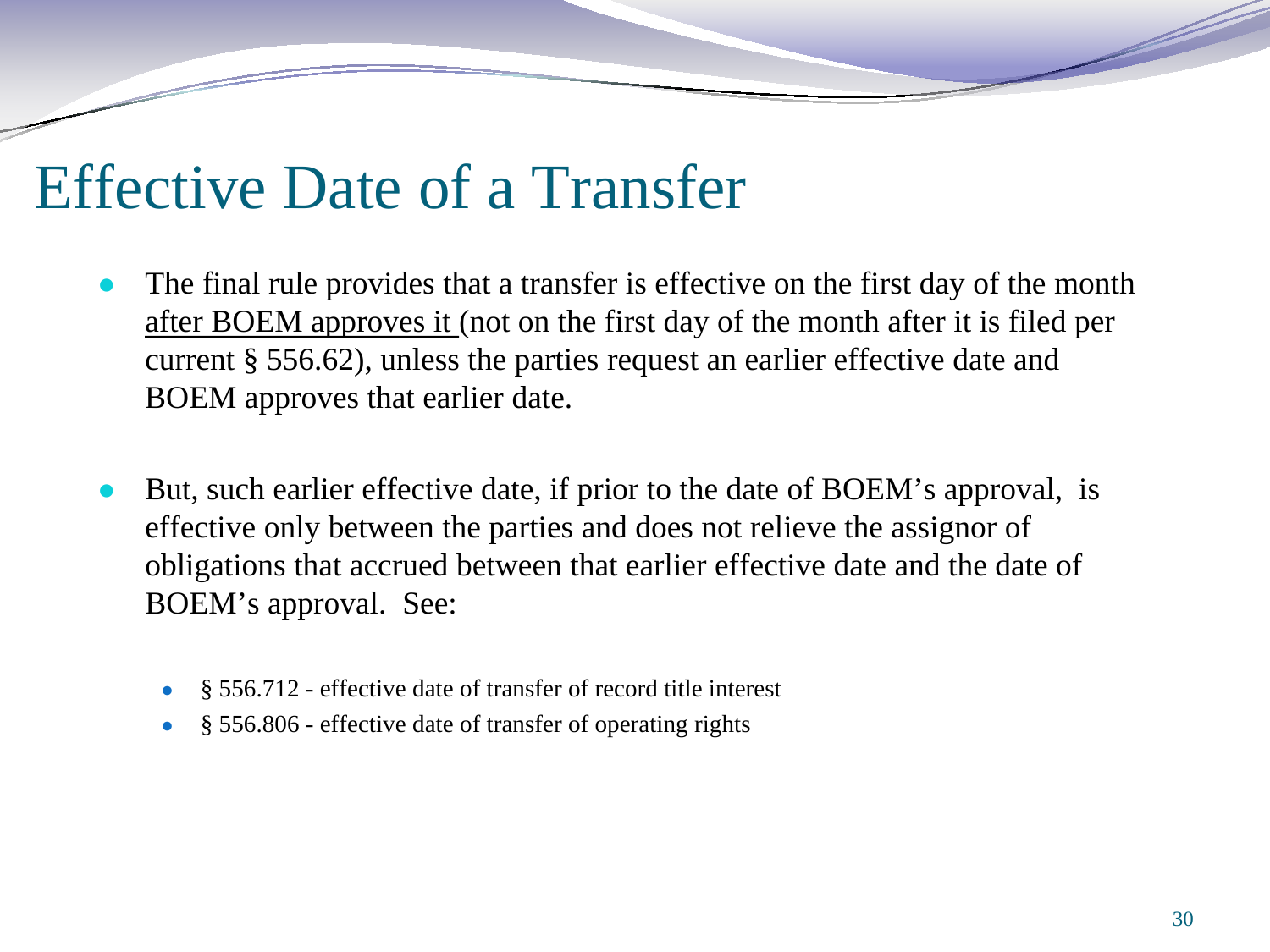## Effects of a Transfer on Liability

- $\S$  556.710 Effect of an assignment of record title interest on the assignor's liability under the lease
	- Assignor remains liable for all monetary and non-monetary obligations that accrued during the period the assignor owned the record title interest, up to the date BOEM approves the assignment.
- $\S$  556.711 Effect of a record title holder's sublease of operating rights on the record title holder's liability.
	- A record title holder who subleases operating rights remains liable for all obligations of the lease, including those obligations accruing after BOEM's approval of the sublease, subject to §§ 556.604(e) and (f).
	- The sublessee and subsequent assignees of the operating rights become primarily liable for monetary obligations, but the record title holder remains secondarily liable for them.
- $\S$  556.713 Effect of an assignment of record title interest on the assignee's liability.
	- The assignee and any subsequent assignees are liable for all obligations that accrue after the effective date of the assignment, including the obligation to remedy all existing environmental and operational problems on the lease, properly abandon all wells, and reclaim the site, as required under 30 CFR part 250.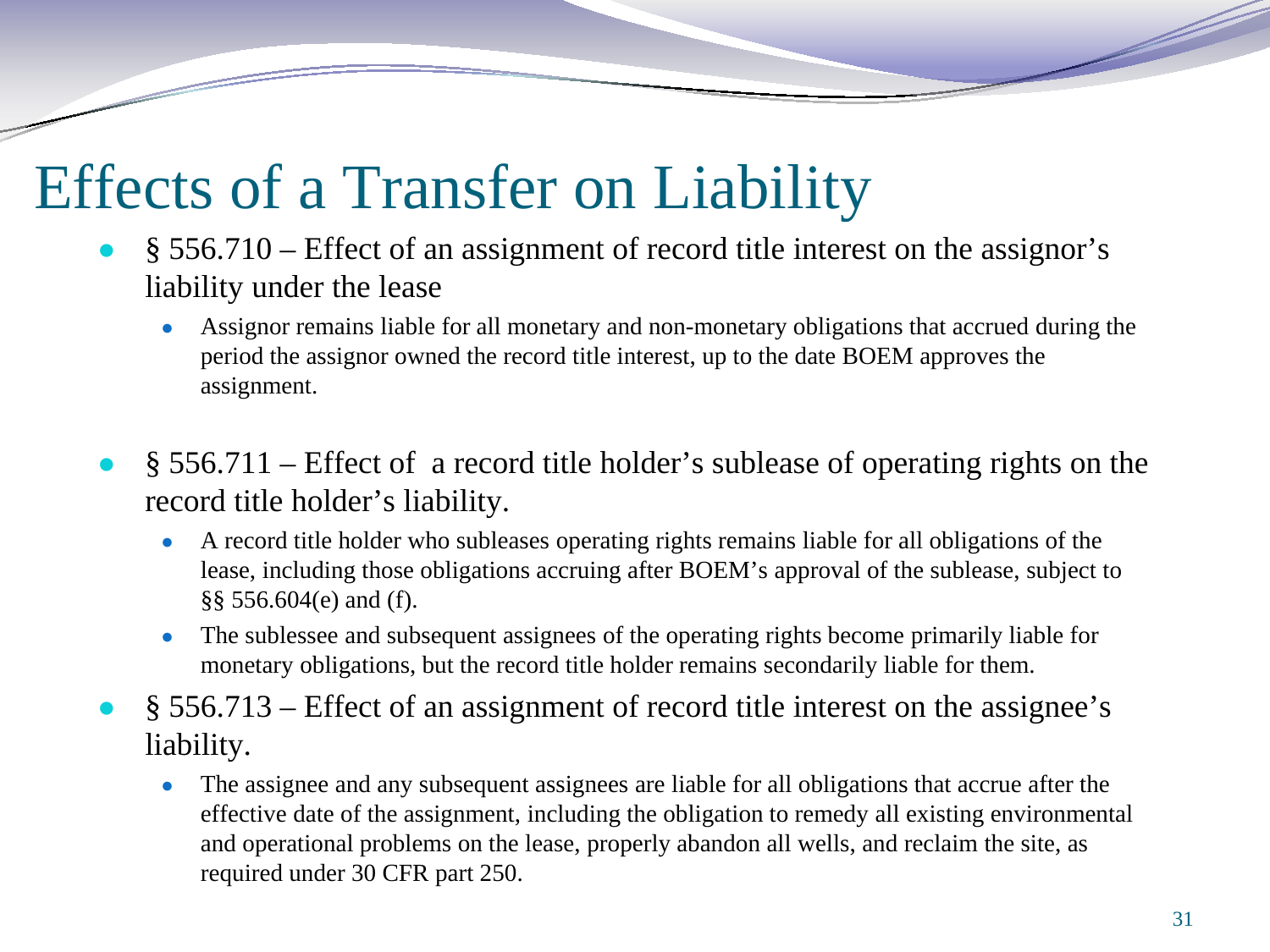## Effects of a Transfer on Liability, continued

- § 556.805 Effect of an operating rights owner's assignment of operating rights on the assignor's liability
	- An operating rights owner (who does not hold record title) who assigns the operating rights remains liable for all obligations of the lease that accrued during the period in which the assignor owned the operating rights, up to the effective date of the assignment, including decommissioning obligations that accrued during that period. BOEM's approval of the assignment does not alter that liability.
	- Even after assignment, BOEM or BSEE may require the assignor to bring the lease into compliance if the assignee or any subsequent assignee fails to perform any obligation under the lease, to the extent the obligation accrued before approval of the assignment.
- $\S$  556.807 Effect of an assignment of operating rights on an assignee's liability
	- The assignee and any subsequent assignees are liable for all obligations that accrue after the effective date of the assignment.
	- The assignee must comply with all the terms and conditions of the lease and regulations issued under OCSLA. In addition, the assignee must remedy all existing environmental and operational problems on the lease, properly abandon all wells, and reclaim the site, as required under 30 CFR part 250.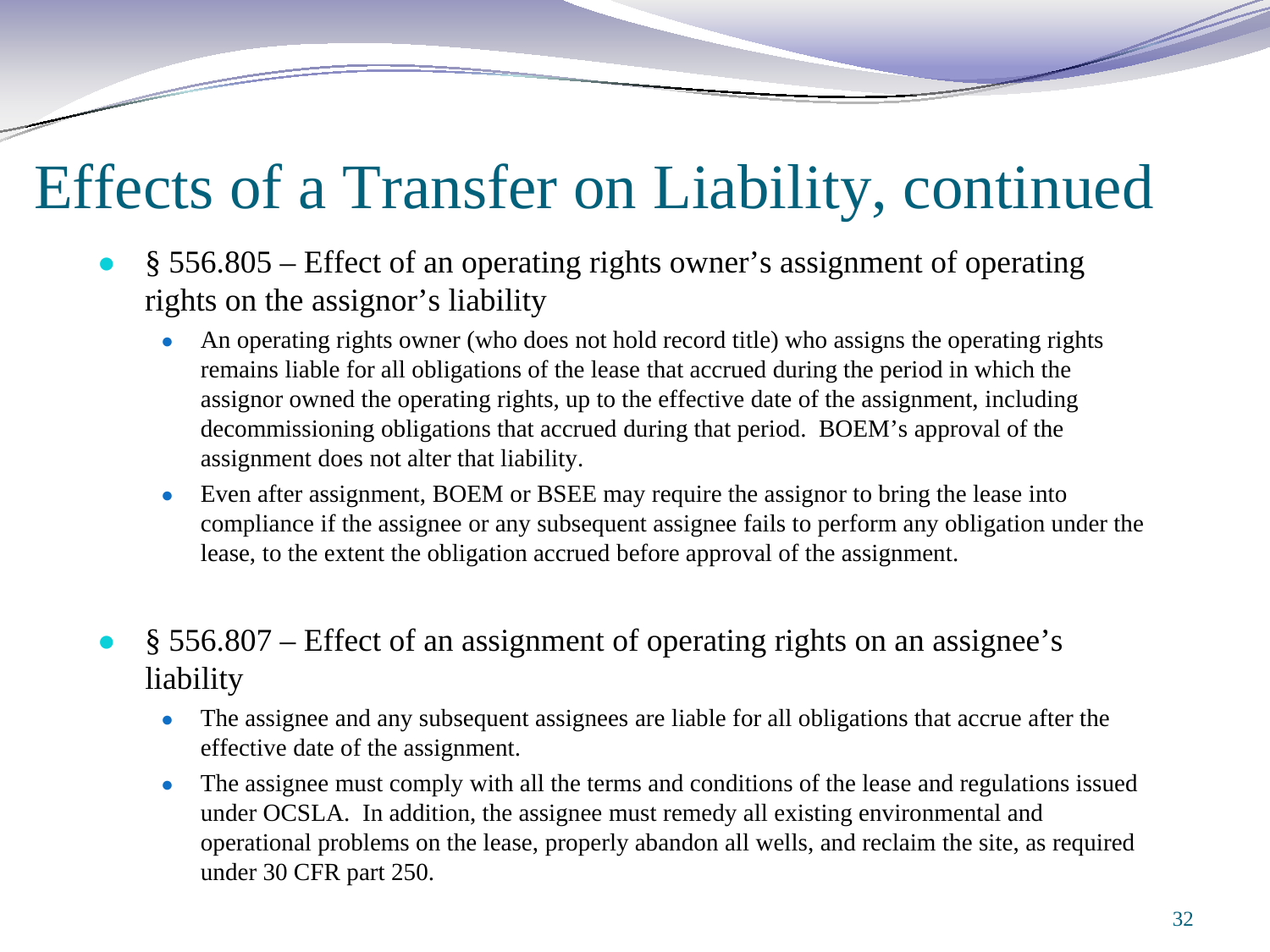## Transfer Rules – RT and OR

#### **Record Title**

- § 556.706 You may not transfer record title interests in more than one lease to different parties using the same instrument.
- § 556.707 You may not transfer different types of lease interests (i.e. record title and operating rights) in a lease using the same instrument.
- § 556.708 You may not transfer your record title interests in more than one lease to the same party using the same instrument.
- § 556.709 You may assign your record title interest in one lease to multiple parties using the same instrument. A separate fee applies to each individual transfer of interest.
- **Operating Rights** 
	- § 556.803 You may not assign operating rights interests in more than one lease using the same instrument.
	- § 556.804 You may assign your operating rights interest in a lease to multiple parties using the same instrument. A separate fee applies to each individual transfer of interest.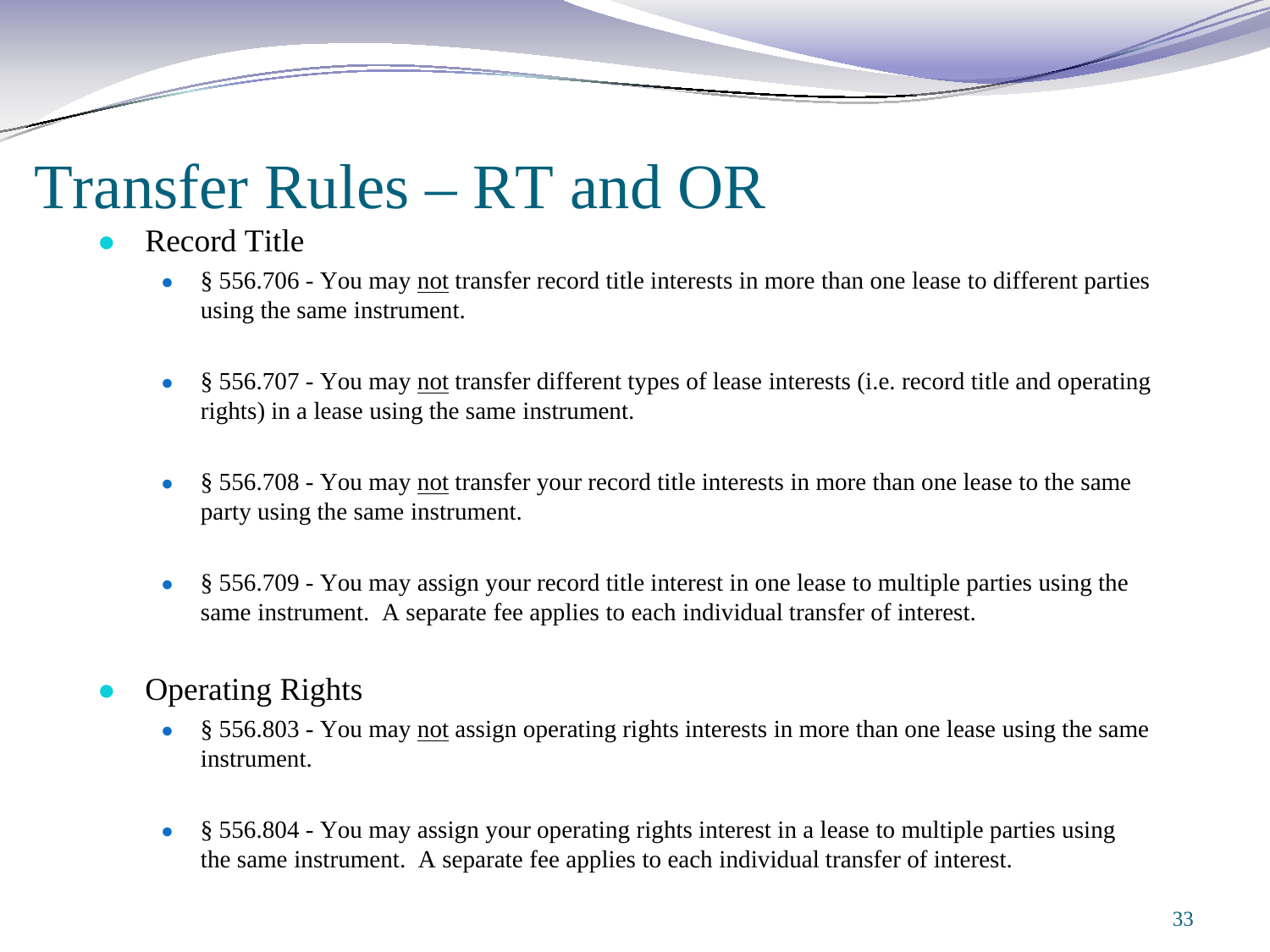#### Transfer Rules – Economic Interests

- The previous regulations at  $\S 556.64$  state that you can create or transfer "carried working interests, overriding royalty interests, or payments out of production" without BOEM approval. The final rule, instead of listing these three specific types of interests, states that you may create, transfer, or assign "economic interests" (as defined below) without BOEM approval.
	- Economic interest means any right to, or any right dependent upon, production of crude oil, natural gas, or natural gas liquids and includes, but is not limited to: a royalty interest; an overriding royalty interest, whether payable in cash or kind; a working interest that does not include a record title interest or an operating rights interest; a carried working interest; a net profits interest; or a production payment. (§ 556.105)
- See:
	- $\S$  556.715(a) You may create, transfer or assign economic interests from record title interests without BOEM approval
	- § 556.808(a) You may create, transfer or assign economic interests from operating rights interests without BOEM approval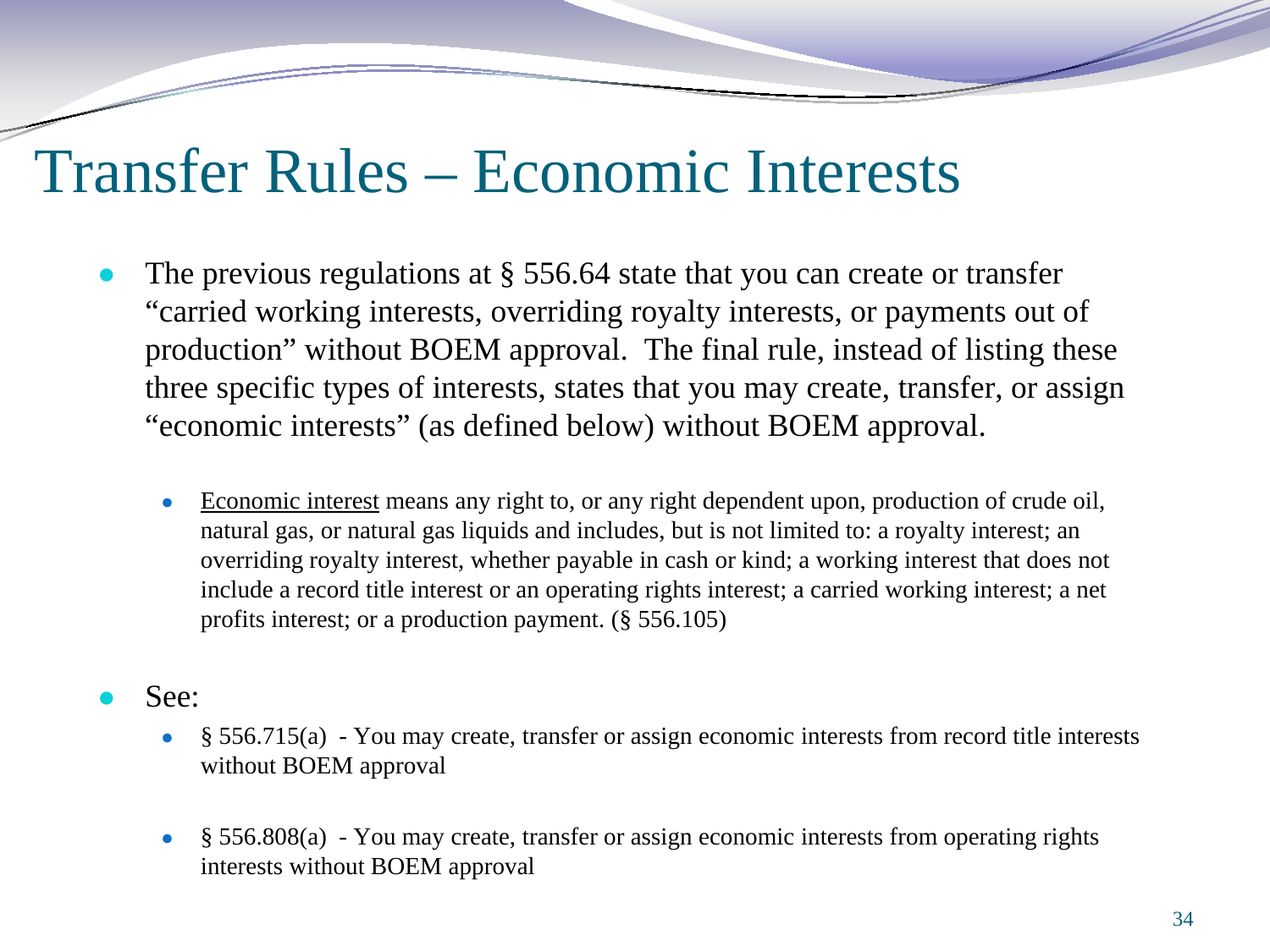#### Transfer Rules – Economic Interests, continued

- The final rule provides that, for record purposes, you must send BOEM a copy of each instrument creating or transferring economic interests within 90 days after the last party executes the transfer instrument.
- For each lease affected by the instrument filed, you must pay the service fee listed in § 556.106.
- Your submission must include evidence of payment via pay.gov.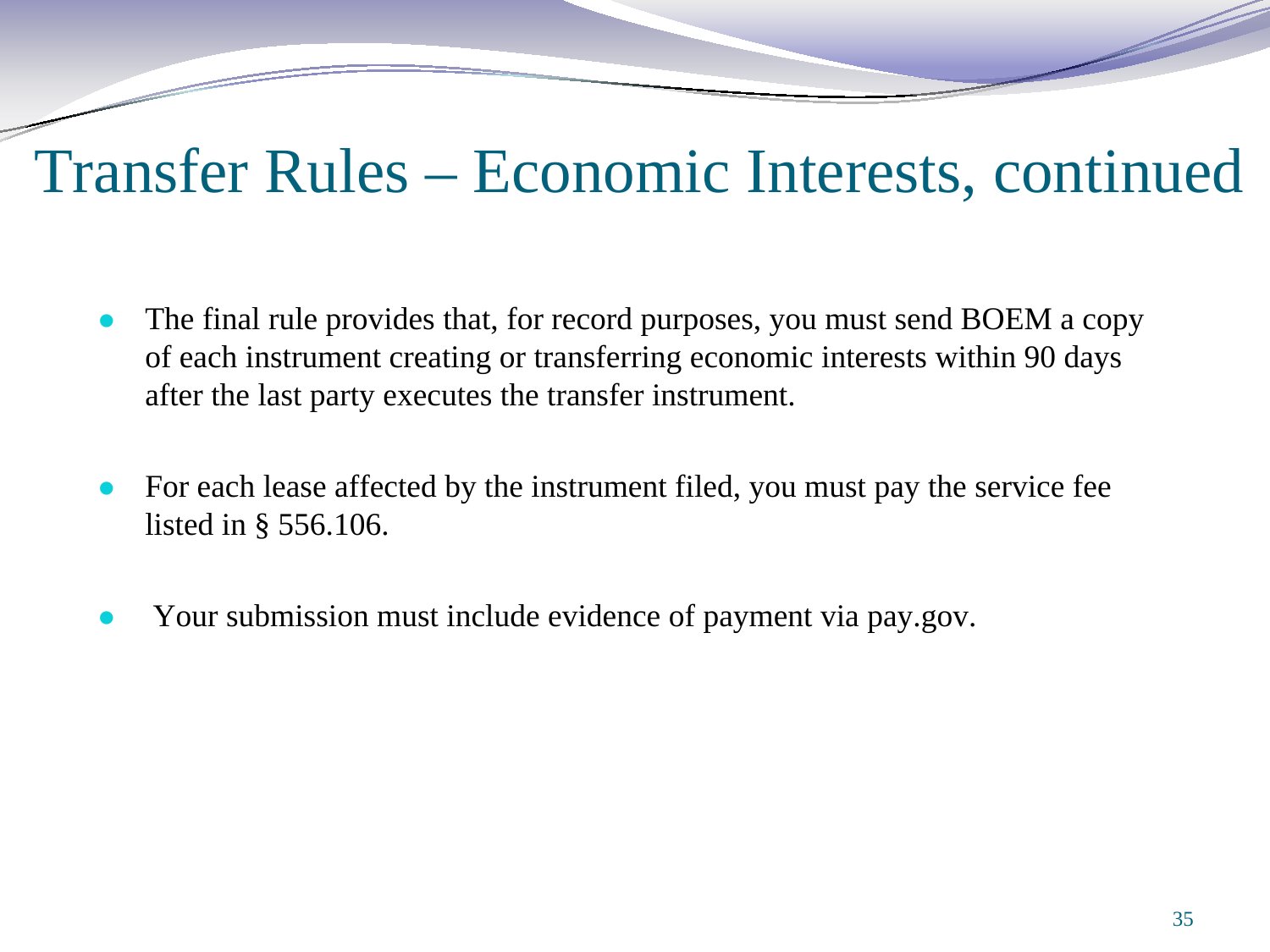# Legal Documents Submitted for Record Keeping Purposes Only ("Non-requireds")

- The final rule provides that, for record keeping purposes, the lessee may voluntarily submit legal documents to BOEM for transactions (other than transfers of economic interests) that do not require BOEM approval. (§ 556.715(b) and § 556.808(b))
- If a lessee submits such documents for record purposes not required by these regulations, the lessee must pay the service fee listed in § 556.106 with its document submissions for each lease affected.
- The submission must include evidence of payment via pay.gov.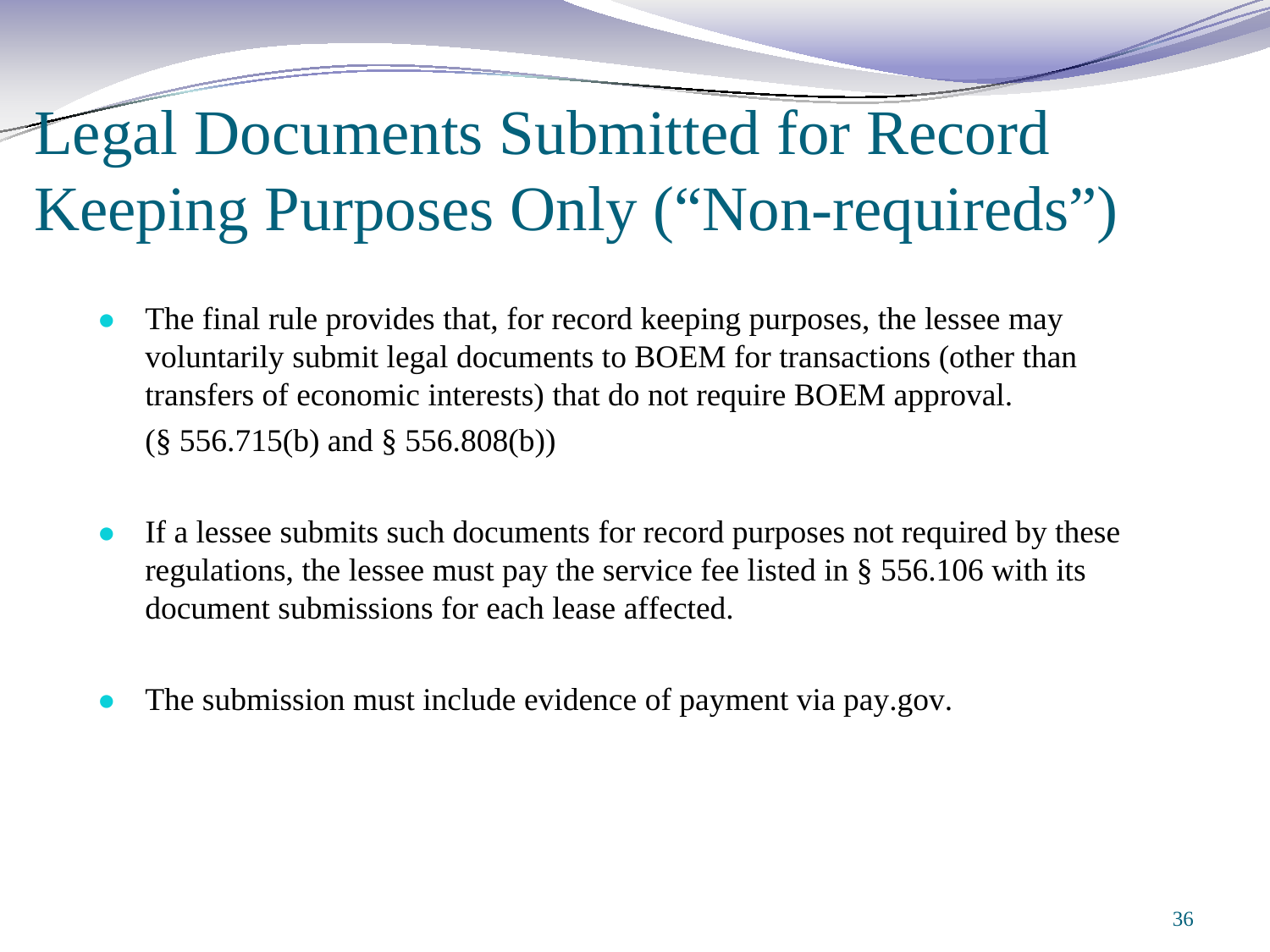### Service Fees

#### The final rule:

- Clarifies that a separate fee is due for each transfer of an interest in one lease to multiple parties using the same instrument (§ 556.709 and § 556.804)
- Provides that service fees apply equally to any document or information submitted electronically pursuant to part 560, subpart E. (§ 556.106(f))

| Service—processing of the following:                                                                                                                     | <b>Fee</b><br>amount | <b>30 CFR</b><br>citation    |
|----------------------------------------------------------------------------------------------------------------------------------------------------------|----------------------|------------------------------|
| (1) Assignment of record title interest in Federal oil and gas<br>$lease(s)$ for BOEM approval.                                                          | \$198                | \$ 556.701(a)                |
| (2) Sublease or Assignment of operating rights interest in Federal<br>oil and gas lease(s) for BOEM approval.                                            | \$198                | \$556.801(a)                 |
| (3) Required document filing for record purposes, but not for<br>BOEM approval (i.e., documents that create, transfer or assign<br>"economic interests") | \$29                 | \$556.715(a)<br>\$556.808(a) |
| (4) Non-required document filing for record purposes (i.e., other<br>legal documents for transactions that do not require BOEM<br>approval)              | \$29                 | \$556.715(b)<br>\$556.808(b) |

#### **Service Fee Table (§ 556.106)**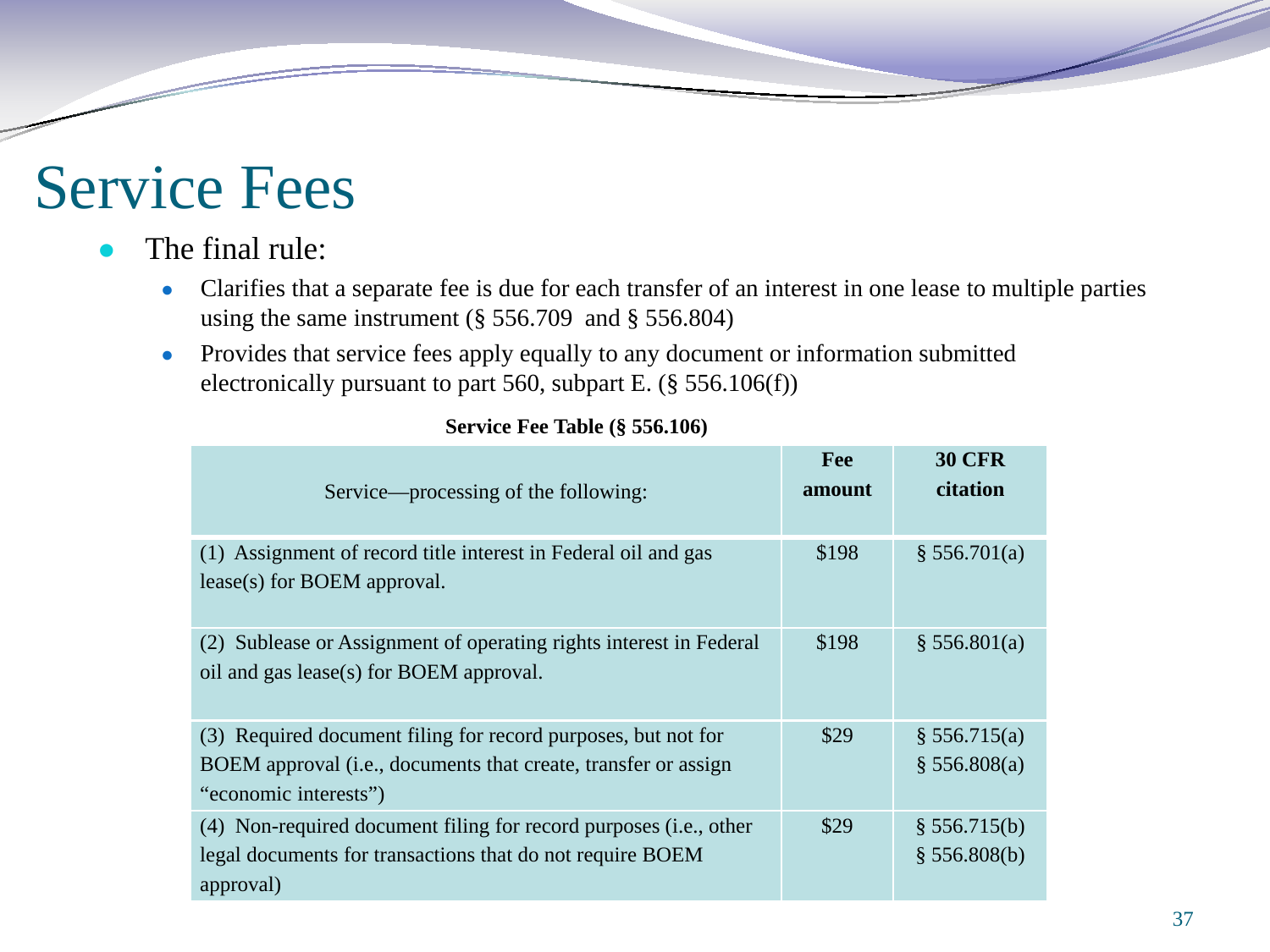#### Service Fees, continued

- The final rule retains some provisions of the previous regulations:
	- BOEM will adjust the fees periodically according to the Implicit Price Deflator for Gross Domestic Product; if a significant adjustment is needed to arrive at a new fee for any reason other than inflation, then a proposed rule containing the new fees will be published in the *Federal Register* for comment. (§ 556.106(a))
	- Evidence of payment via pay.gov of the fees must accompany the submission of a document for approval or filing.  $(\S 556.106(b))$
	- Once a fee is paid, it is nonrefundable, even if your service request is withdrawn. ( $\S 556.106(c)$ )
	- If your request is returned to you as incomplete, you are not required to submit a new fee with the amended submission.  $(\S 556.106(d))$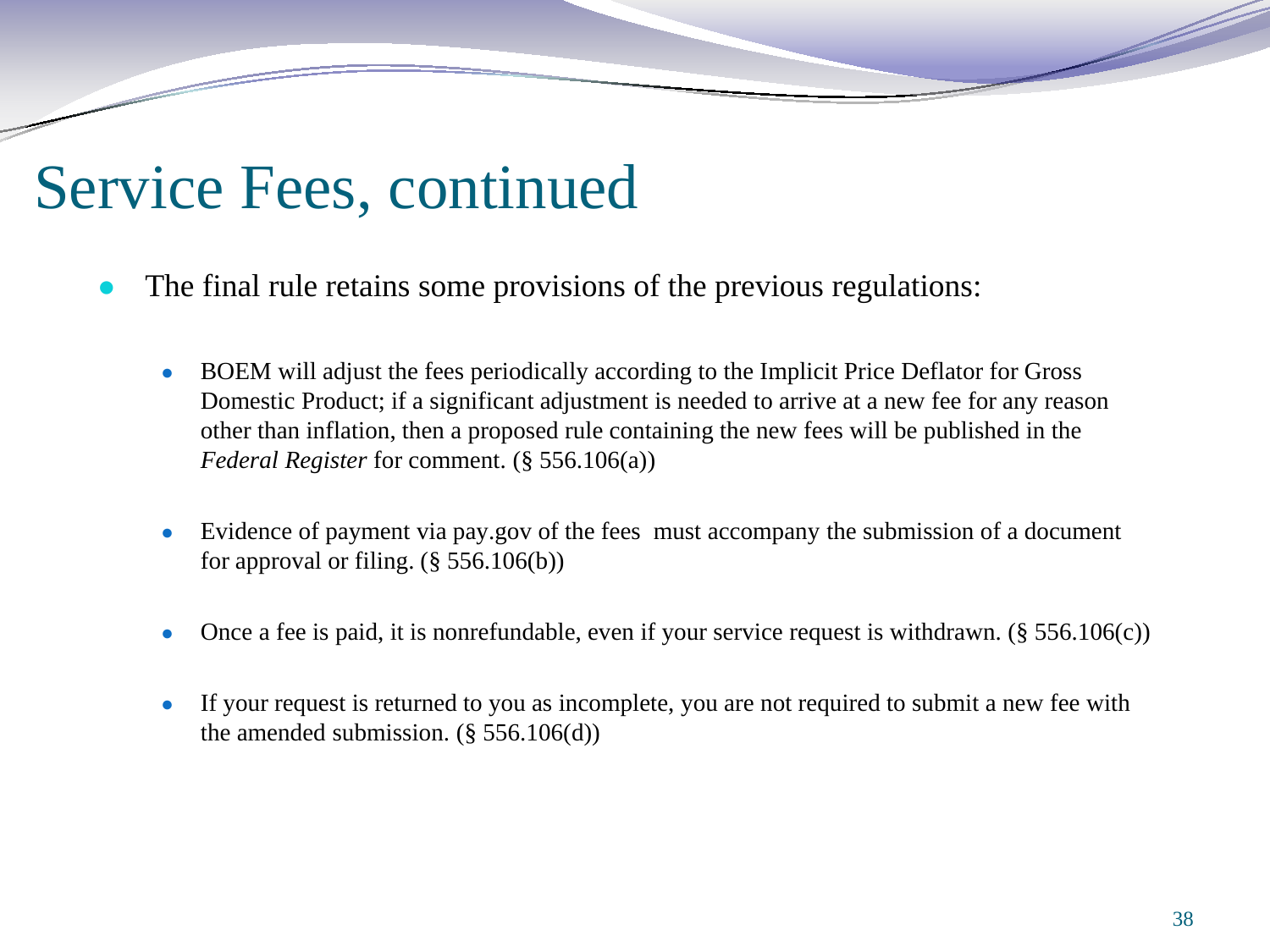### Corporate Seal

- The final rule retains the provisions of the previous regulations requiring you to use a corporate seal when corporations file qualification documents (§ 556.402), execute bonds (§ 556.902 and Forms BOEM-2028, 2028A and 2030), and execute oil and gas leases (Form BOEM-2005).
- However, entities may avoid the use of a corporate seal as follows:
	- Entities may avoid the use of the corporate seal for electronic or non-electronic filing of documents, where it was otherwise required, by a one-time filing of a document containing the entity's corporate seal, signed by an authorized party, and stating that the entity's electronic or non-electronic filings will be legally binding. (§ 556.107)
	- If the State or territory of incorporation does not issue or require corporate seals, the document need not contain a corporate seal, but must still contain the signature of an authorized person, a statement that the State in which the entity is incorporated does not issue or require corporate seals, and a statement that submissions made by the entity will be legally binding. (§ 556.107)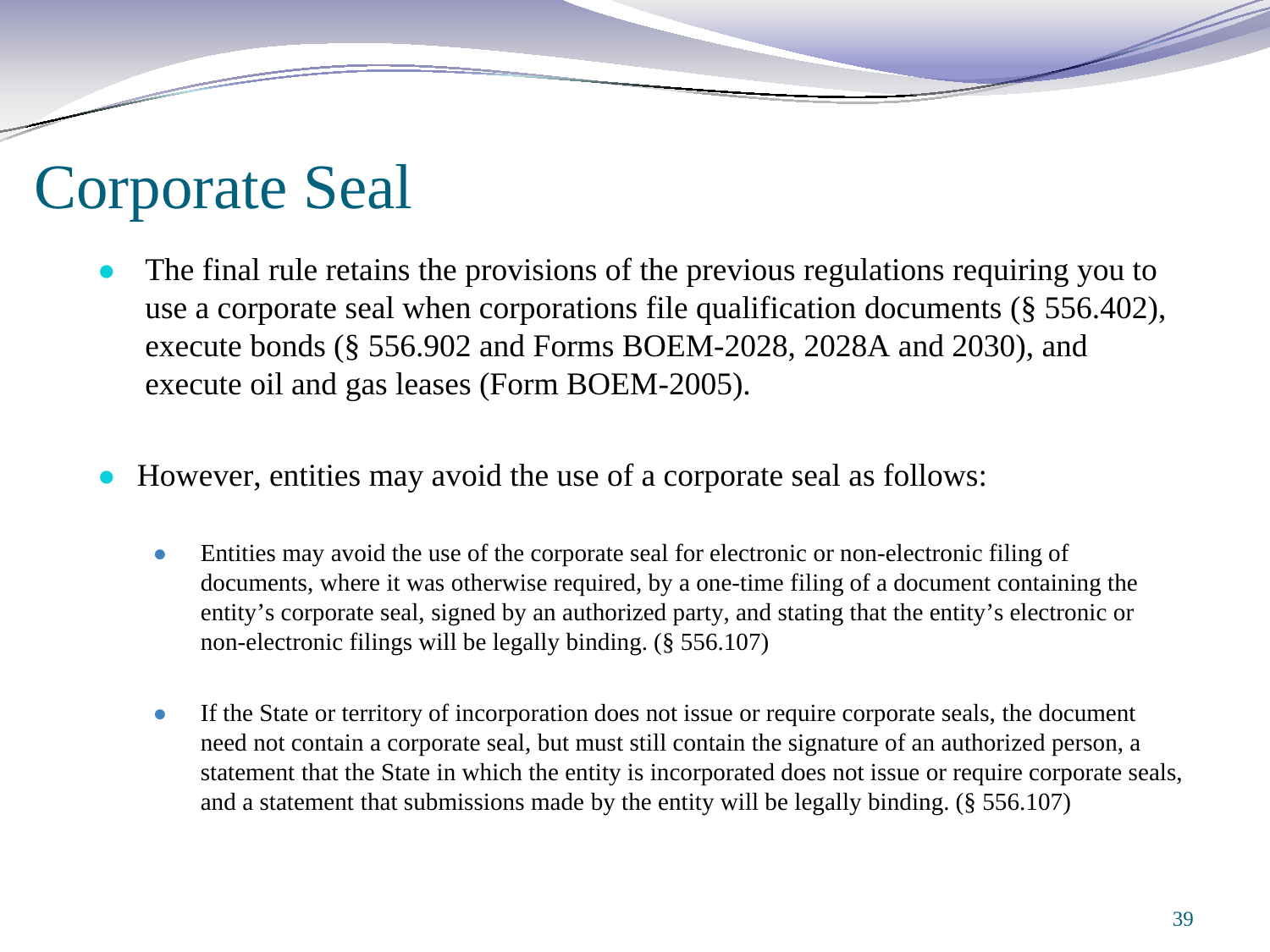### Bonding or Other Financial Assurance

- The final rule changes the title of Subpart I from "Bonding" to "Bonding or Other Financial Assurance."
- The final rule does not make any substantive changes to Subpart I of the previous regulations. The only changes are administrative or conforming changes necessary to avoid inconsistency with the rest of BOEM's regulations.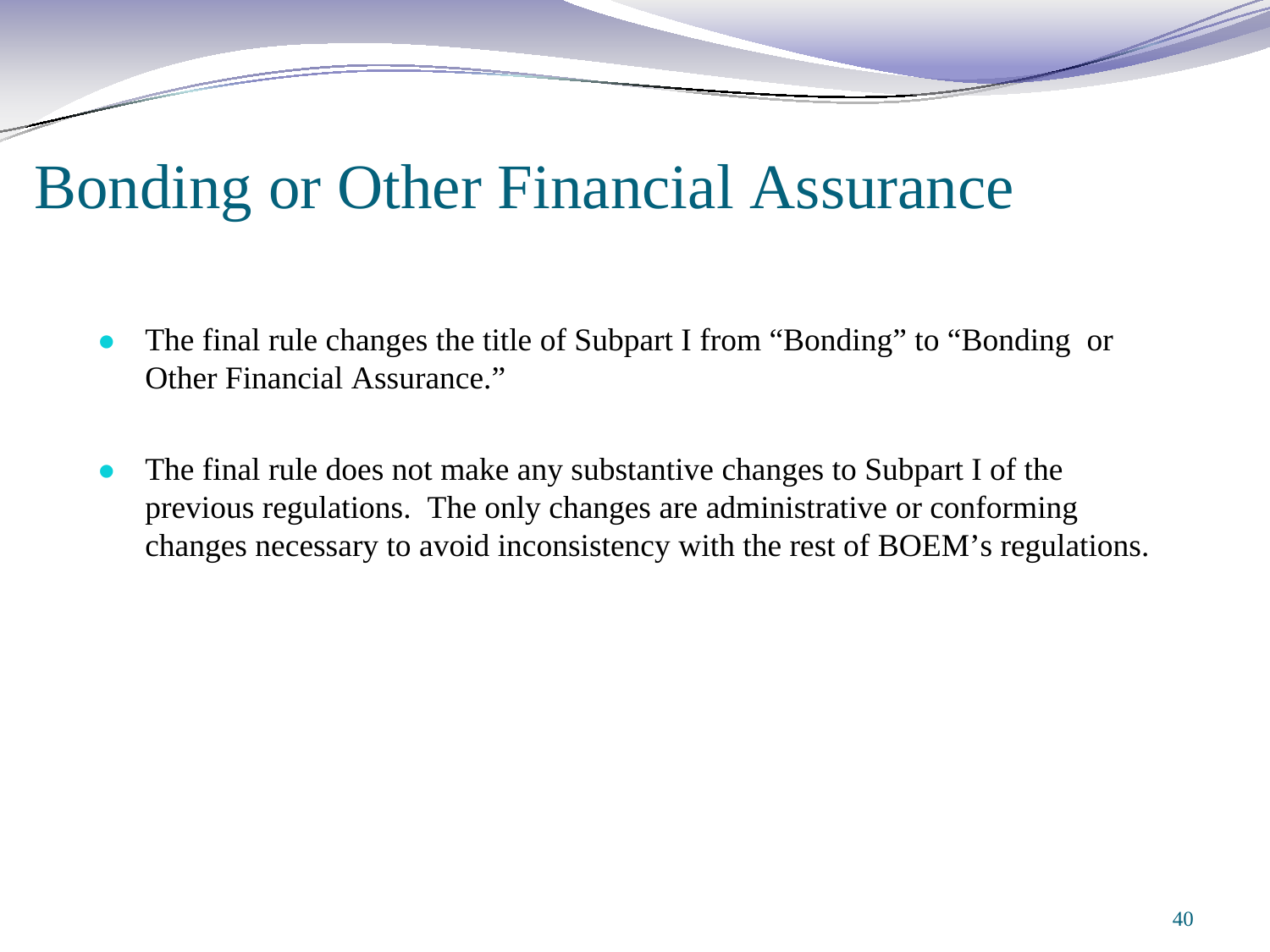### Lease Relinquishment

- All record title owners of a lease or any aliquot part(s) of a lease must file three original copies of a request to relinquish with BOEM on Form BOEM-0152, entitled, "Relinquishment of Federal Oil and Gas Lease."
- A relinquishment is effective on the day it's filed.
- A relinquishment does not relieve the lessees of any accrued obligations.
- No filing fee is required. (§ 556.1101)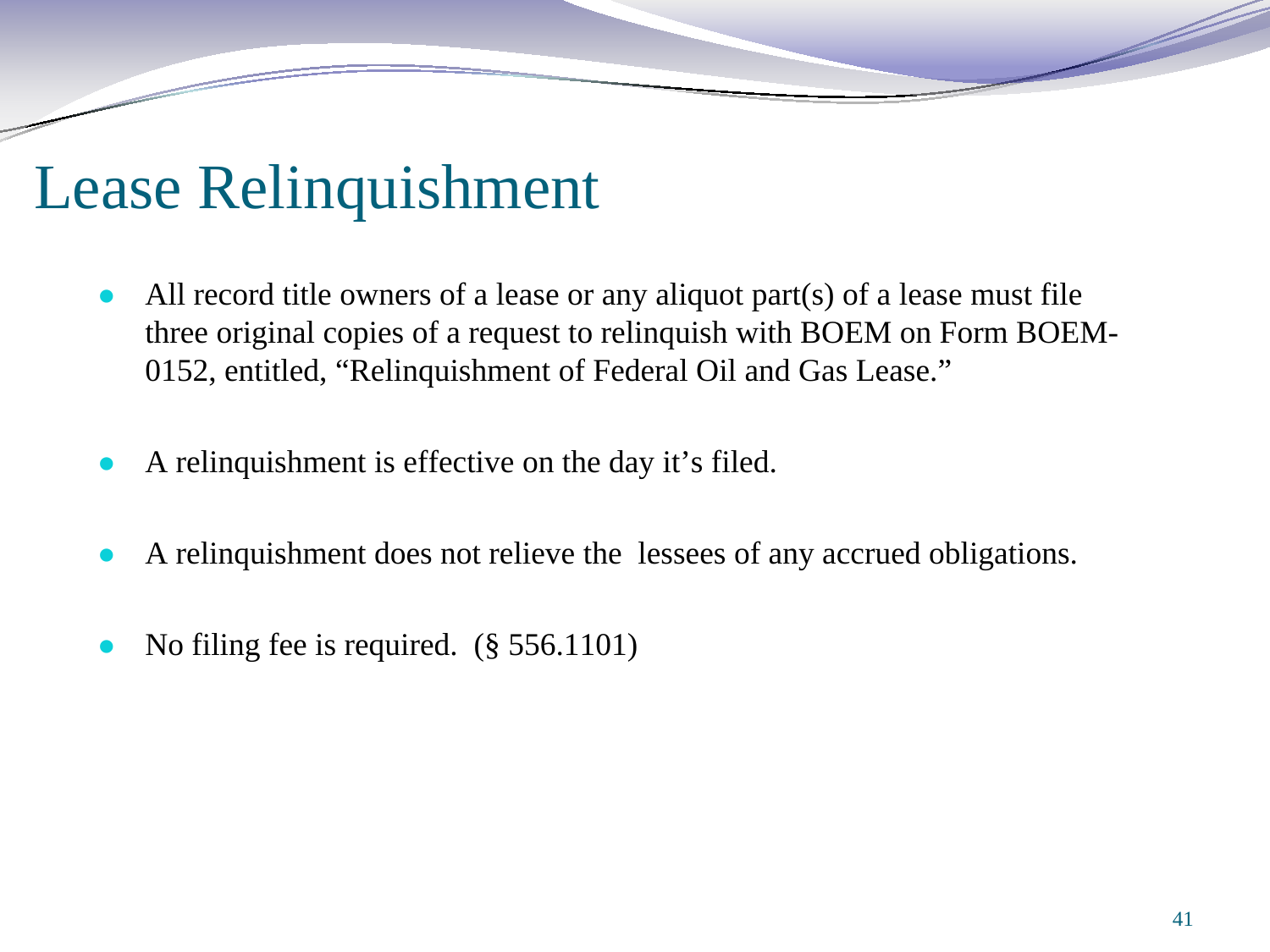## Part 550:

- Final rule  $\S$ § 550.120 and 550.121 did not appear in the proposed rule, but did appear in the previous regulations of BOEMRE, the predecessor to BOEM and BSEE. BOEM found it necessary to use these provisions when evaluating and approving certain types of plans, so the final rule adds them back into the regulations, as follows:
	- § 550.120 BOEM will regulate all activities under a lease, a right-of-use and easement, and/or a right-of-way to: promote the orderly exploration, development, and production of mineral resources; prevent injury or loss of life; prevent damage to or waste of any natural resource, property, or the environment; and ensure cooperation and consultation with affected States, local governments, other interested parties, and relevant Federal agencies.
	- § 550.121 Allows BOEM to require additional measures to ensure the use of Best Available and Safest Technology (BAST), as identified by BSEE, to protect health, safety, property, and the environment.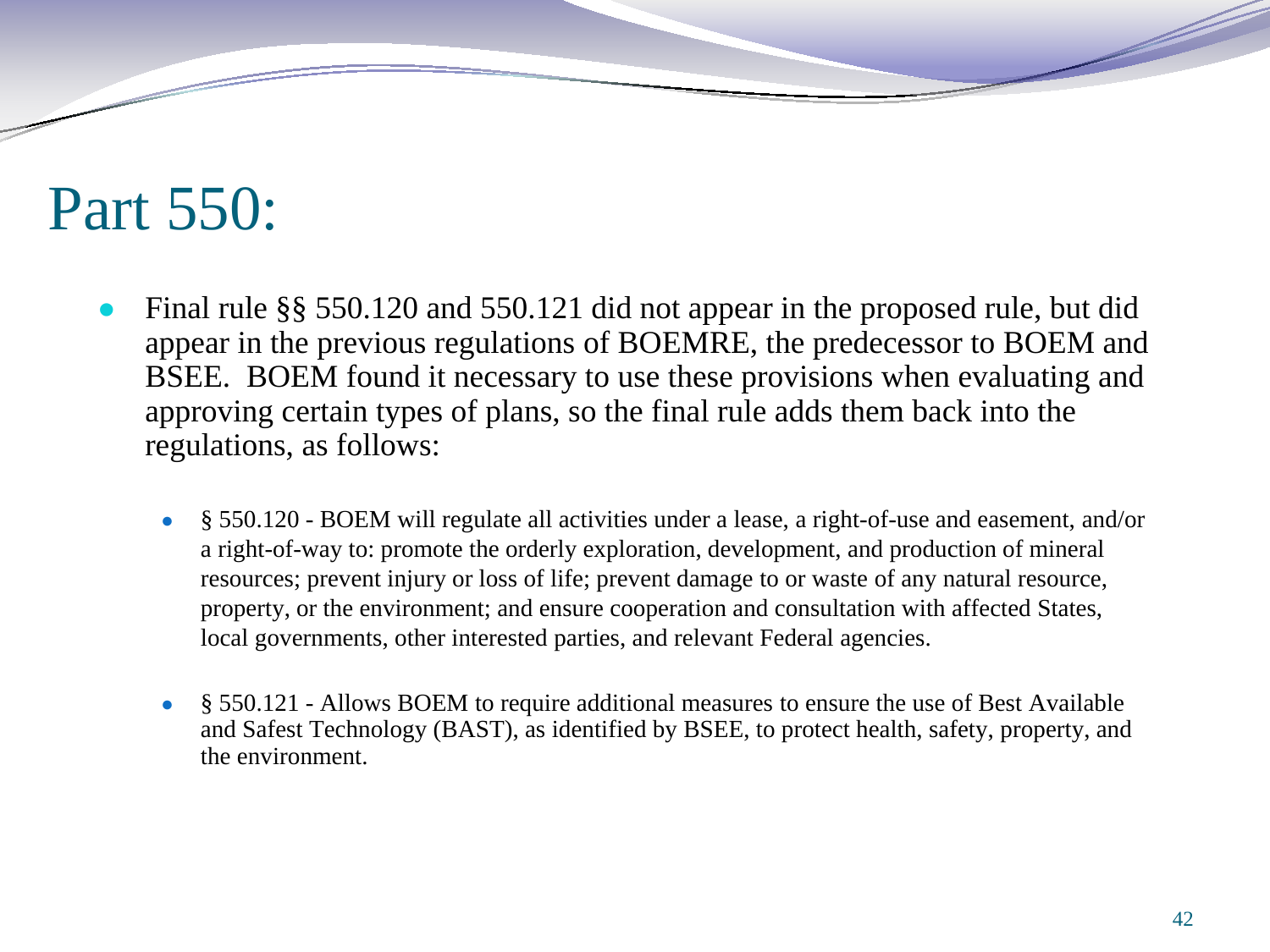## Part 560:

- Subpart  $A -$  General Provisions, revises authority provisions, updates references to applicable laws and consolidates and updates the definitions contained in the prior regulations at 30 CFR part 559.
- Subpart B Bidding Systems, is unchanged.
- Subpart  $C$  Operating Allowances, reestablishes a provision concerning operating allowances in the BOEM regulations so that ONRR may compute payment obligations using the operating allowance, as follows:
	- **Operating allowances.** Notwithstanding any other provision in these regulations, BOEM may issue a lease containing an operating allowance when so specified in the final notice of sale and the lease. The allowance amount or formula will be specified in the final notice of sale and in the lease. (§ 560.300)
- Subpart  $D -$  Joint Bidding, is removed and all of its provisions are now incorporated into final rule part 556, subpart E, under the subheading, "Restrictions on Joint Bidding."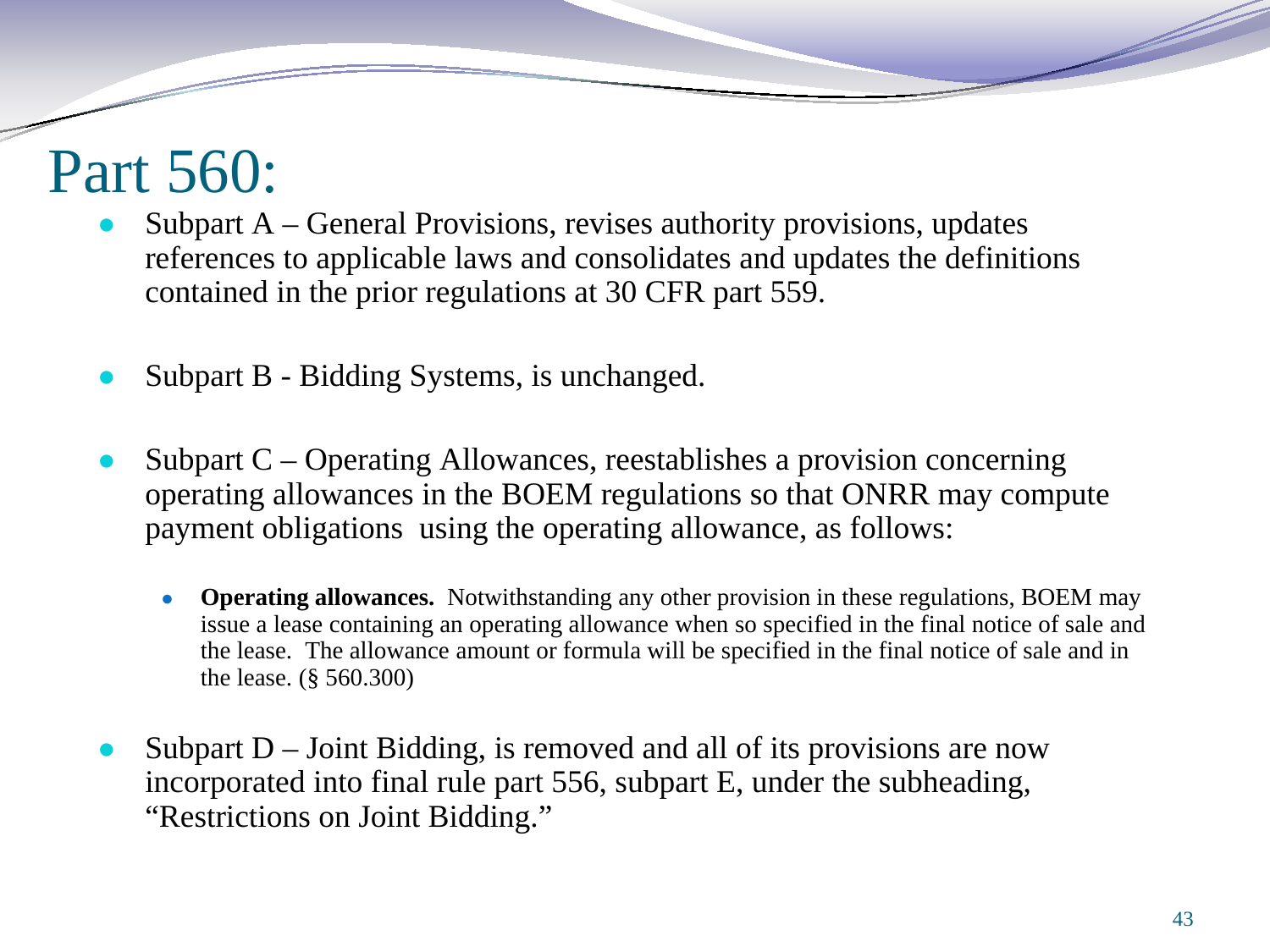### Part 560, continued:

- Subpart  $E$  Electronic Filings, is new.
	- § 560.500 electronic document and data transmissions
		- (a) allows BOEM to notify applicants that it will allow or request them to submit certain information electronically, e.g. qualifications, assignments, and financial assurance. Note: TIMS Web already allows industry to electronically submit qualifications and maintain company, change of name, business conversion and merger requests and bonding documents.
		- $(b)$  BOEM reserves the right to require the electronic filing of any financial assurance document(s) or information upon a 90-day notice published in the *Federal Register.*
		- (c) if BOEM sends documents to a party in a secure electronic format, they may either return the document(s) in an electronic format utilizing the same secure transmission mechanism or print the document(s) and return them.
		- $(d)$  BOEM may electronically acknowledge, approve, sign, or execute any document(s) referenced in this section.
	- $\bullet$  § 560.501 the confidentiality of any electronically submitted information will be maintained for the same proprietary term that would apply to the corresponding non-electronic confidential submission.
	- § 560.502 any document or information referenced in § 560.500, which is submitted to BOEM through a secure electronic filing system that is approved by BOEM, will be legally binding, without the need for a paper copy thereof.